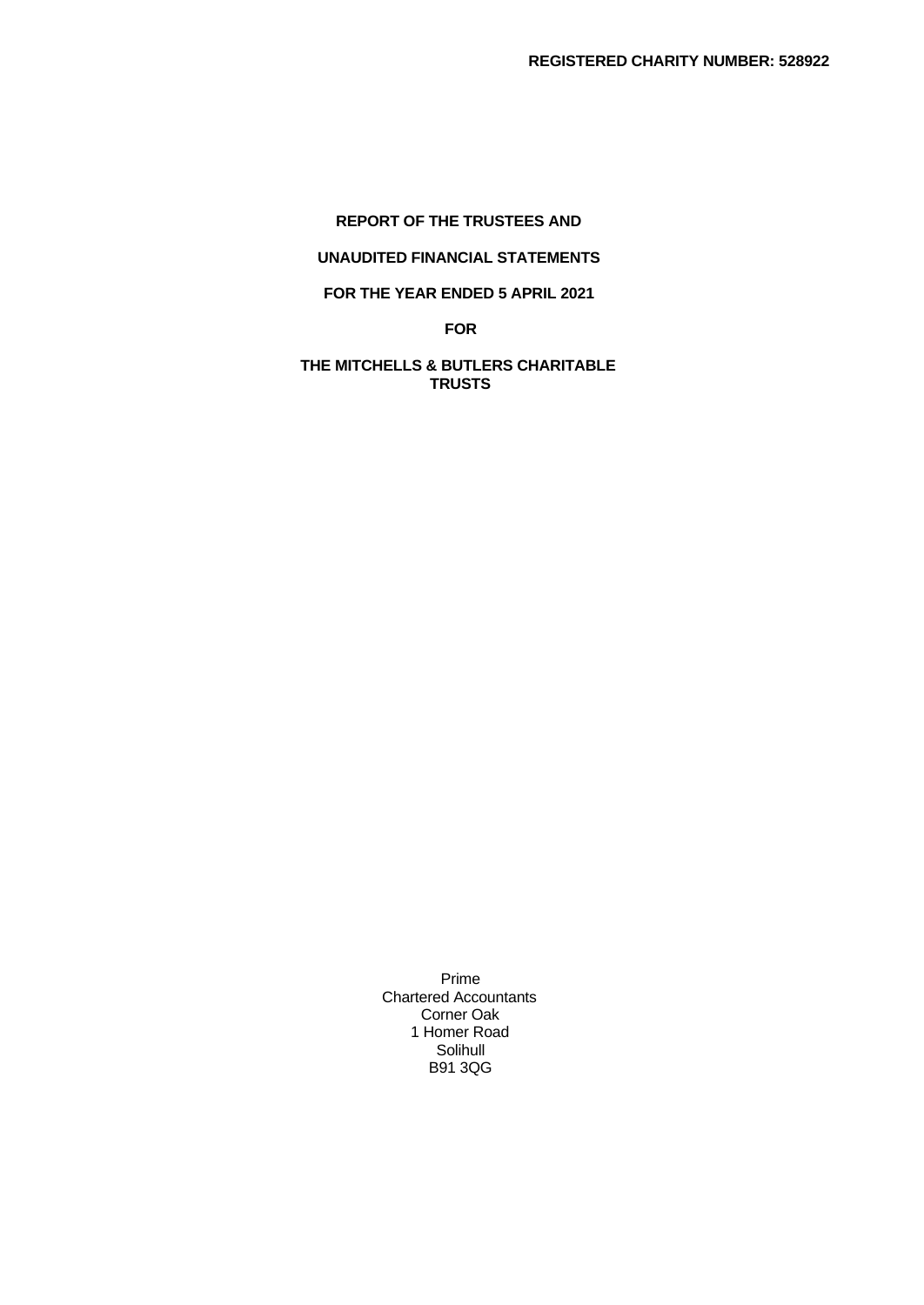#### **CONTENTS OF THE FINANCIAL STATEMENTS FOR THE YEAR ENDED 5 APRIL 2021**

|                                          | Page           |  |
|------------------------------------------|----------------|--|
| <b>Report of the Trustees</b>            | 1 to $6$       |  |
| <b>Independent Examiner's Report</b>     |                |  |
| <b>Statement of Financial Activities</b> | 8              |  |
| <b>Balance Sheet</b>                     | 9              |  |
| <b>Notes to the Financial Statements</b> | 19<br>10<br>to |  |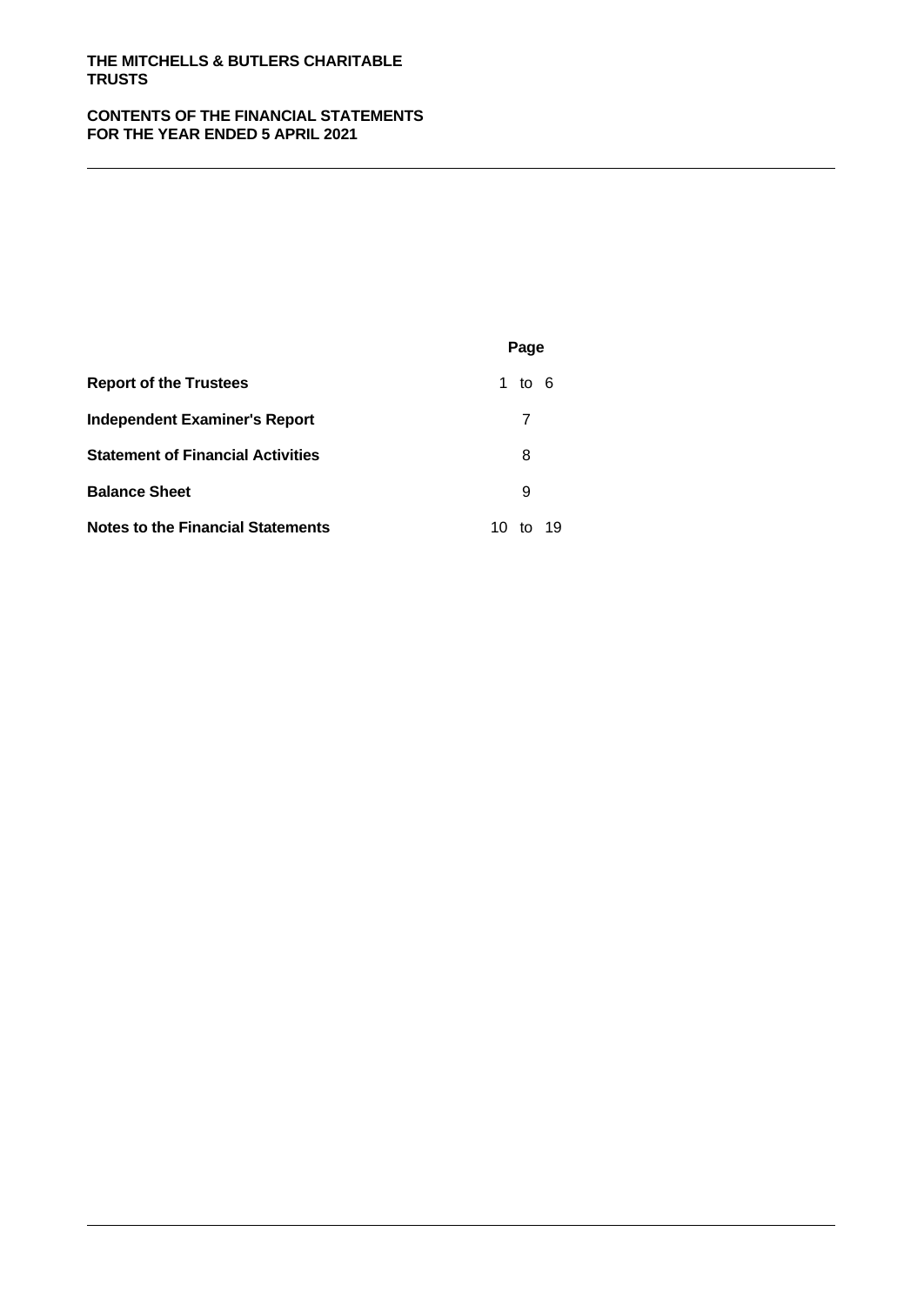The trustees present their report with the financial statements of the charity for the year ended 5 April 2021. The trustees have adopted the provisions of Accounting and Reporting by Charities: Statement of Recommended Practice applicable to charities preparing their accounts in accordance with the Financial Reporting Standard applicable in the UK and Republic of Ireland (FRS 102) (effective 1 January 2019).

# **OBJECTIVES AND ACTIVITIES**

# **Objectives and aims**

#### The Welfare Fund

The objects of this Fund are primarily to assist pupils resident in Birmingham and Smethwick to attend school, universities and other places of higher education, and secondly to make grants for the relief of necessitous residents of Birmingham and Smethwick.

The Trustees further these objects by making grants to students who fall within the above criteria. Applicants are required to complete an application form, which includes assessment of financial circumstances in order to identify those in need of financial assistance. Should funds permit, applications are considered for hardship grants.

The Trustees further these objects by making grants to people who fall within the above criteria.

#### The Scholarship Fund

The objects of this Fund are for such exclusively charitable educational purposes related to the brewing industry as the Trustees in their discretion may think fit.

In a letter dated 11 October 2002, the Charity Commission confirmed that 'charitable educational purposes related to the brewing industry' should be applied as including charitable educational purposes related to catering and hotel management, as well as brewing itself.

The Trustees further the objects of the Charity by making grants to charities or educational institutions for courses or projects that fall within the ambit of the objects.

#### The Mitchell Fund

The objects of this Fund are the relief of need, hardship or distress of employees and former employees in the brewing and catering industries or the licensed retail industry and the dependants of such employees and former employees.

The charity does not employ staff and hence has no key management personnel.

#### **Public benefit**

The Trustees have considered the guidance issued by the Charity Commission on 'Charities and Public Benefit'.

The objects of the Welfare Fund, the Scholarship Fund and the Mitchell Fund clearly come within the descriptions of charitable purposes as set out in the Charities Act 2011 and there are identifiable benefits from the grants made. Grants are only made in accordance with the charitable objects of the fund in question.

As indicated above, in considering individual applications for educational grants in the case of the Welfare Fund, the means of applicants and their families are considered and the Trustees target assistance to applicants with low incomes.

#### **Grantmaking**

Grants are made from the Welfare Fund, the Scholarship Fund, and the Mitchell Fund.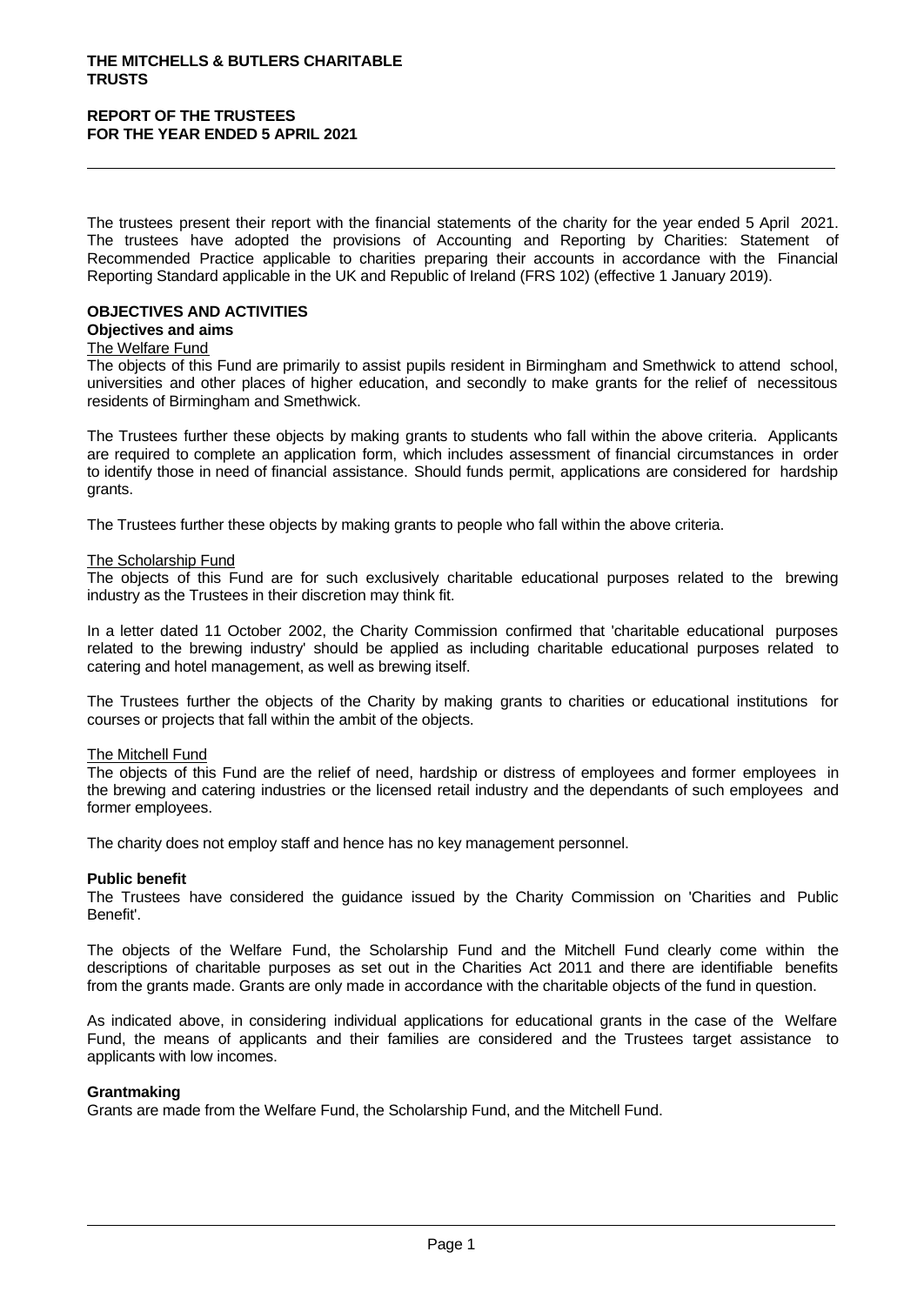#### **ACHIEVEMENT AND PERFORMANCE Charitable activities**

The Welfare Fund The gross income of the fund for the year ended 5 April 2021 amounted £44,573 (2020: £55,747).

The total grant expenditure for the year amounted to £27,450 (2020: £64,350).

At 5 April 2021, the value of the net assets of the Welfare Fund totalled £1,875,214 (2020: £1,518,843).

Grants were made during the course of the financial year to (a) King Edward VI School to sponsor pupils, and to (b) individuals in accordance with grant criteria.

#### The Scholarship Fund The gross income of the fund for the year ended 5 April 2021 amounted £12,689 (2020: £16,069).

The total grant expenditure for the year amounted to £400 (2020: £4,500).

At 5 April 2021, the value of the net assets of the Scholarship Fund totalled £658,557 (2020: £553,767).

Grants were made during the course of the financial year to apprentices in accordance with grant criteria.

#### The Mitchell Fund

The gross income of the fund for the year ended 5 April 2021 amounted £42,719 (2020: £53,435).

The total grant expenditure for the year amounted to £34,291 (2020: £90,349).

At 5 April 2021, the value of the net assets of the Mitchell Fund totalled £1,751,691 (2020: £1,417,705).

Grants were made during the course of the financial year to The Licensed Trade Charity to fund former employees of Mitchells & Butlers.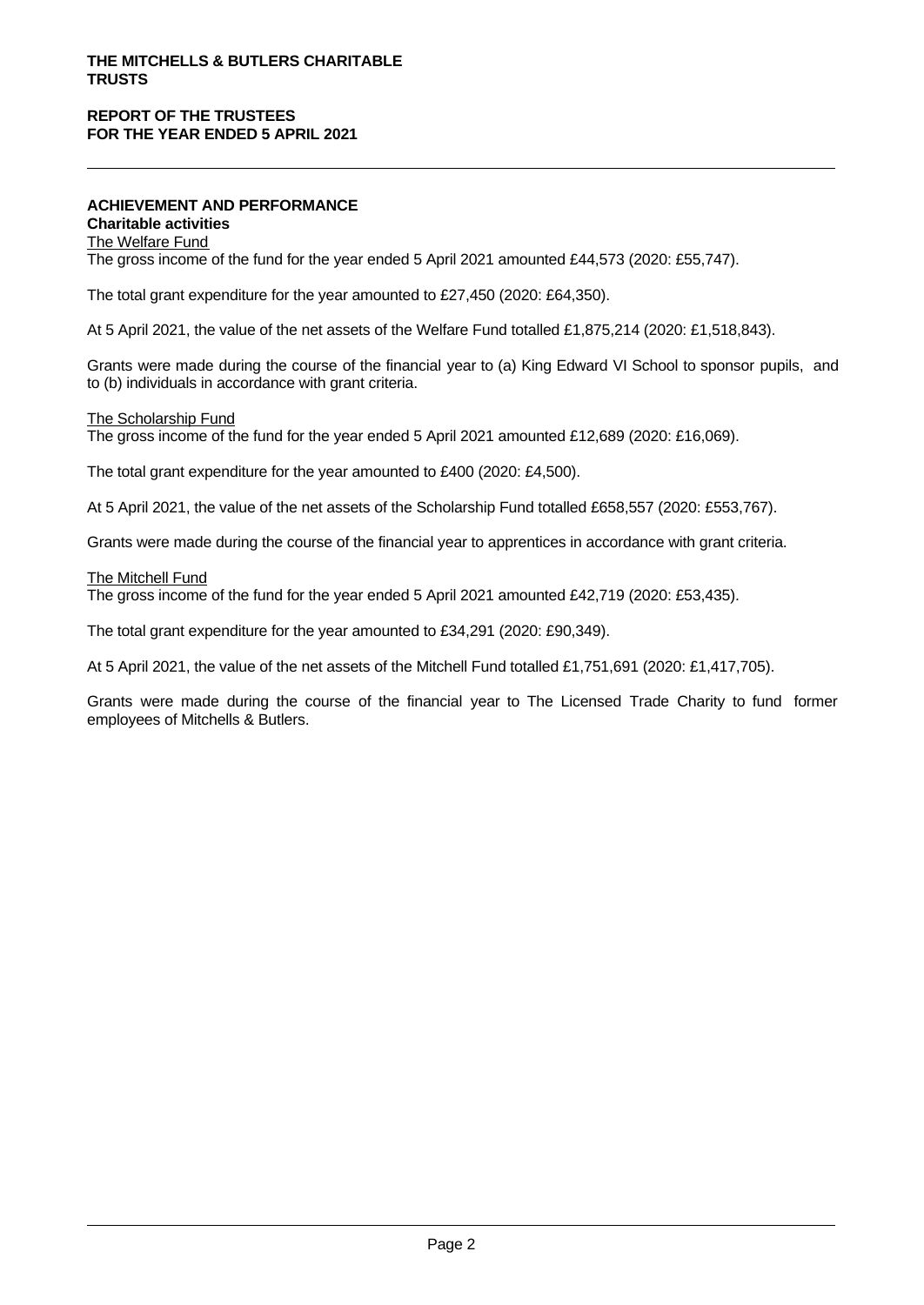#### **FINANCIAL REVIEW Investment policy and objectives**

The Trustees make their grants from the income generated by investments held. The Trustees are advised on investment matters by the Trust's investment advisers, Barclays Wealth, who have been given authority to manage the portfolio on a discretionary basis.

The Trustees' investment philosophy is to adopt a medium/balanced risk investment strategy, investing in an appropriate mix of equities, fixed interest and monetary assets and alternative assets as deemed appropriate and consistent with the Trustees' attitude to risk and the Trustees' requirements for income and capital growth.

The Trustees have not applied any social, environmental or ethical considerations in their investment policies.

The investment objectives are:

(i) The creation of a sufficient financial return to enable the Participating Charities to carry out their purposes effectively and without interruption.

(ii) The maintenance and, if possible, enhancement of the investment funds whilst they are invested.

The Trustees recognise that the returns on equities, while expected to be greater over the longer-term than those of fixed interest and monetary assets, are likely to be more volatile. Investment in a mix of asset classes should nevertheless provide the levels of return required and mitigate volatility for the Trust to achieve its objectives.

The following restrictions are placed upon the investments of the Common Investment Fund:

(i) Investments should be generally marketable.

(ii) No investment in any company quoted on the London Stock Exchange or Investment in pooled vehicles (with the exception of Mitchells & Butlers plc Ordinary Shares) should exceed 10% of the value of total equity portfolio in the CIF.

The Trustees receive from the Charities' Investment Managers a written report and valuation for their consideration at their meetings. A representative of the Manager will meet Trustees at least once a year to review performance over the preceding period and to discuss and agree the future investment strategy.

At least once a year the Manager will provide a written comparison of the performance of the Investment Funds over the last twelve months.

#### **Reserves policy**

Total funds held in the name of Mitchells & Butlers Charitable Trusts at the balance sheet date are £4,285,462 (2020: £3,490,315). Of these, endowed funds are £3,842,220 (2020: £3,018,644) and free reserves are £443,242 (2020: £471,671), split as follows:

| - Mitchell Fund    | 208.265 |  |
|--------------------|---------|--|
| - Welfare Fund     | 82.800  |  |
| - Scholarship Fund | 152.177 |  |

The Trust needs a sufficient level of free reserves to meet grants and expenses payable in the following year. This reserves policy is reviewed annually by the Trustees. In the case of the Mitchell Fund, as the objects have widened under the Charity Commission Scheme mentioned above, it is anticipated that more grants will be made in order to reduce the large reserves held.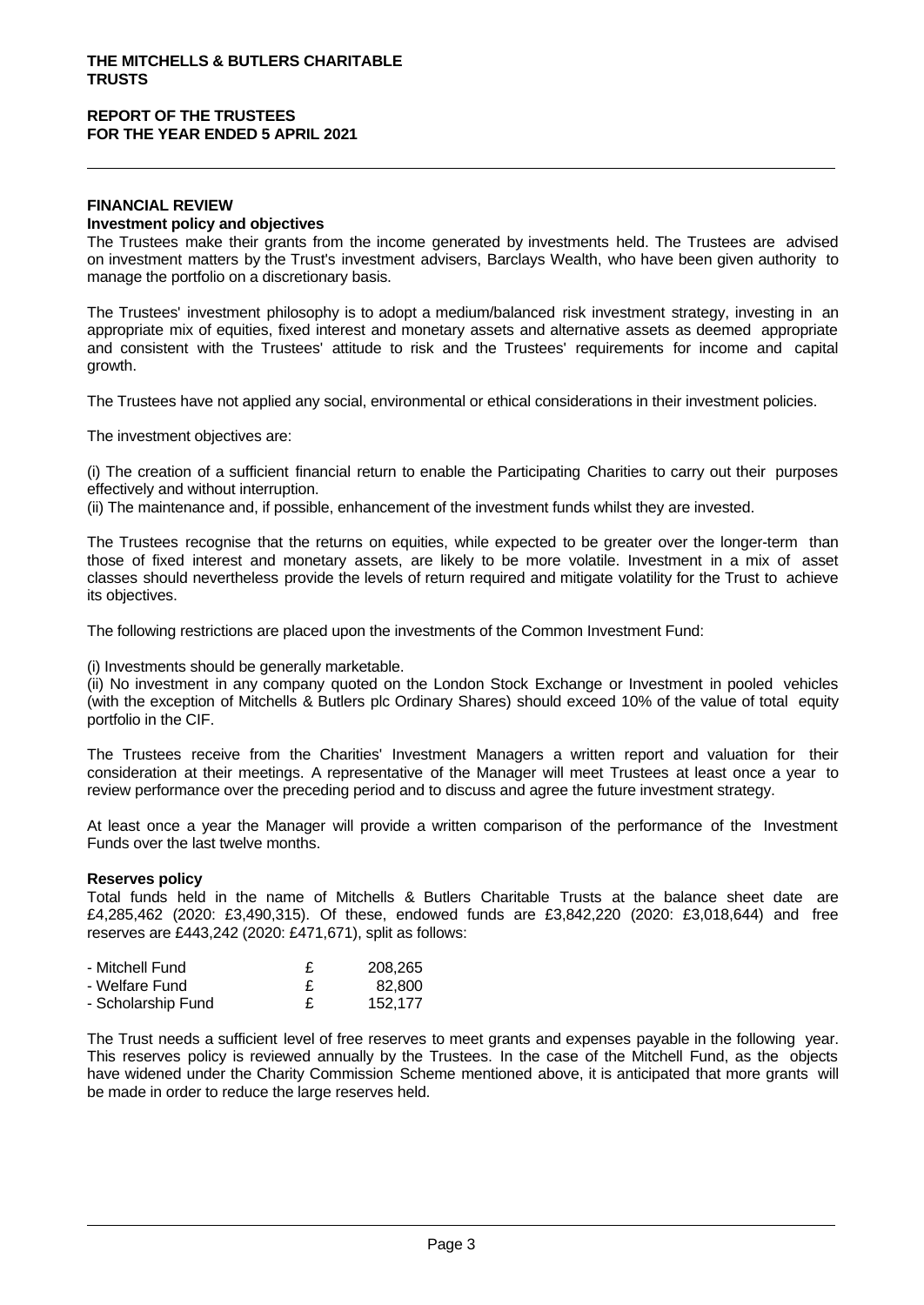#### **FINANCIAL REVIEW Covid-19 pandemic**

The Covid-19 pandemic impacted the value of funds at April 2020 but these had largely recovered by April 2021. The level of free reserves enabled the activities of the Trust to continue unaffected and there was no impact on the level of grants from the funds as a result of the pandemic. All future awards will be considered under the normal procedures and in light of the ongoing financial performance of the funds.

# **STRUCTURE, GOVERNANCE AND MANAGEMENT**

#### **Governing document** The Welfare Fund

The governing document is a Trust Deed dated 26 February 1954.

The Scholarship Fund

The Scholarship Fund is governed by a Trust Deed dated 28 February 1939, Supplemental Deed dated 28 August 1959 and Deed of Transfer dated 23 January 1968.

#### The Mitchell Fund

This Fund is administered in accordance with a Charity Commission Scheme dated 22 June 2006. This scheme replaces the former trusts of the Charity.

#### Common Investment Fund

The Common Investment Fund is governed by a Charity Commission Scheme dated 7 April 2008.

#### **Charity constitution**

The Charity is made up of four distinct linked charities (the 'Charities') namely:

Sir William Waters Butler Welfare Fund (the 'Welfare Fund') (Registered Charity Number 528922-1)

The Henry Mitchell Memorial Scholarship Fund (the 'Scholarship Fund') (Registered Charity Number 528922-2)

The Sir John Edwin and Arthur Mitchell Fund (the 'Mitchell' Fund) (Registered Charity Number 528922-3)

Mitchells & Butlers Trusts Common Investment Fund (the 'CIF') (Registered Charity Number 528922-4)

The Scheme dated 7 April 2008 made by the Charity Commission to establish the CIF contained a uniting direction, providing that all the charities administered by the Mitchells & Butlers Welfare Funds Limited and Mitchells & Butlers Trust Funds Ltd as at the date of the Scheme (including CIF) should be treated as a single charity for the purpose of Part II (accounting) and Part I (registration) of the Charities Act 1993 (now part 8 and part 4 of the Charities Act 2011).

# **Recruitment and appointment of new trustees**

#### The Welfare Fund

The power of appointing new trustees rests with the directors of Mitchells & Butlers Plc.

#### The Scholarship Fund

The power of appointing new trustees rests with the trustees for the time being of the Charity.

The Mitchell Fund

The power of appointing new trustees rests with the trustees for the time being of the Charity.

#### **Organisational structure**

All matters of policy and decisions on the making of grants are determined by the Trustees who meet annually and at such other times as circumstances require.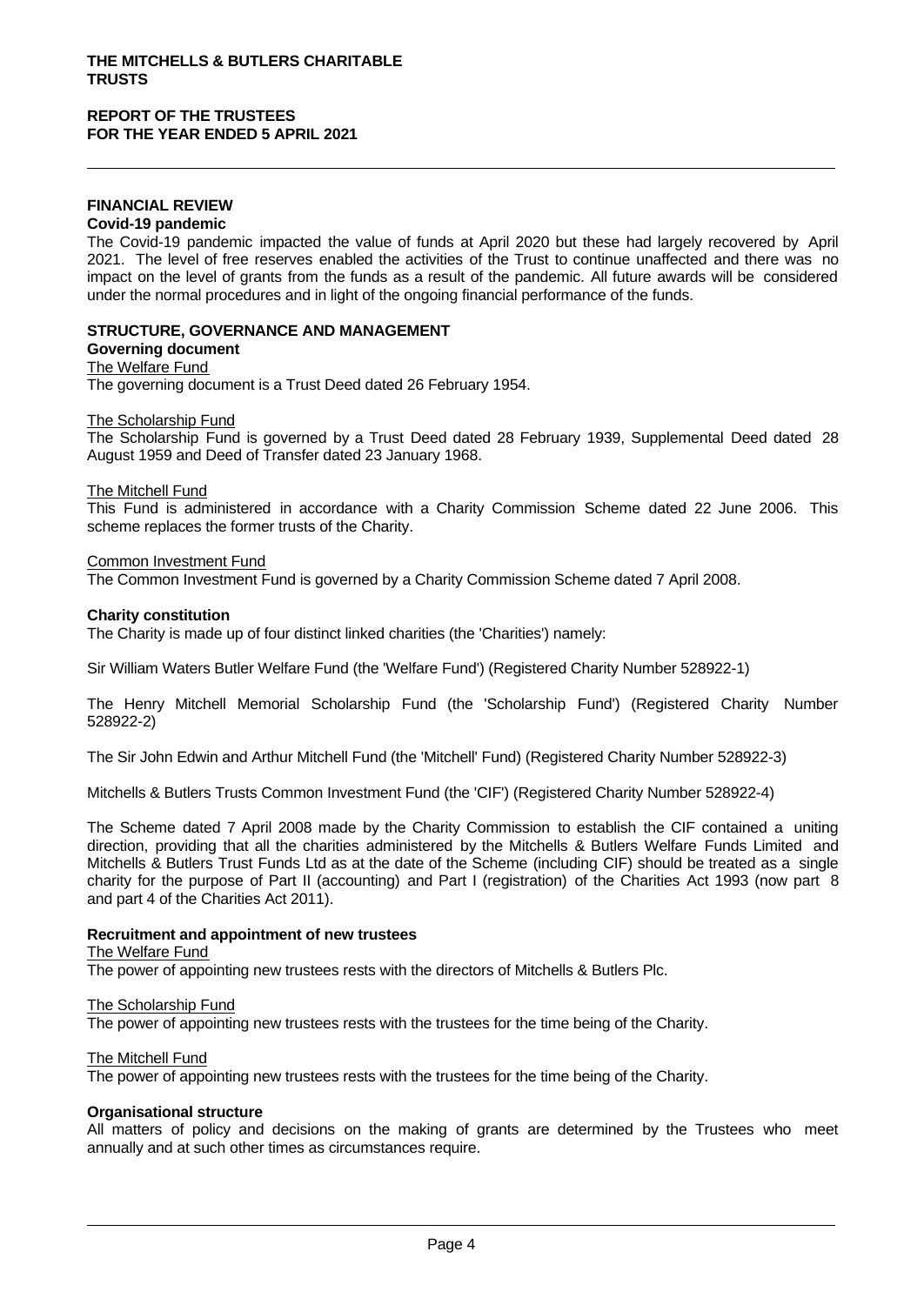#### **STRUCTURE, GOVERNANCE AND MANAGEMENT Induction and training of new trustees**

Each person who becomes a director of one of the two Trustee Companies is given a copy of the governing documents of the Charities and of the Charity Commission publication CC3 'The Essential Trustee'. The directors of the Trustee Companies take such action as they consider necessary to keep themselves informed of changes in charity law and governance.

The Trustees have assessed the major risks to which the Charities are exposed, in particular those related to the operations and finances of the Charities, and are satisfied that systems and procedures are in place to manage exposure to the major risks.

The Trustees are satisfied that adequate systems are in place to detect and minimise the main strategic, business and operational risks which the Charities may face.

The Trustees consider that the major risk to which the Charities are subject to is the volatility in the world's stock, bond and financial markets under the current economic conditions and the consequential uncertainty in terms of the return on the Charities' investments. The Trustees seek advice from the Charities' professional investment advisers, namely Barclays Wealth, in relation to managing the risk.

# **REFERENCE AND ADMINISTRATIVE DETAILS**

**Registered Charity number** 528922

**Principal address** 73-77 Euston Road London NW1 2QS

# **Trustees**

The Board of Trustees who served the charity during the year and up to the date of this report were as follows:

Mitchells & Butlers Trust Funds Ltd (Corporate Trustee)

The Directors of Mitchells & Butlers Trust Funds Ltd during the period and up to the date of this report were as follows:

Mr Martin John Gosling Mr Andrew John Jones Mr Craig Gordon Provett Mrs Susan Katrina Martindale Mr David James Gallacher

Mitchells & Butlers Welfare Funds Limited

The Directors of Mitchells & Butlers Welfare Funds Limited during the period and up to the date of this report were as follows:

Mr Martin John Gosling Mr Andrew John Jones Mr Craig Gordon Provett Mrs Susan Katrina Martindale Mr David James Gallacher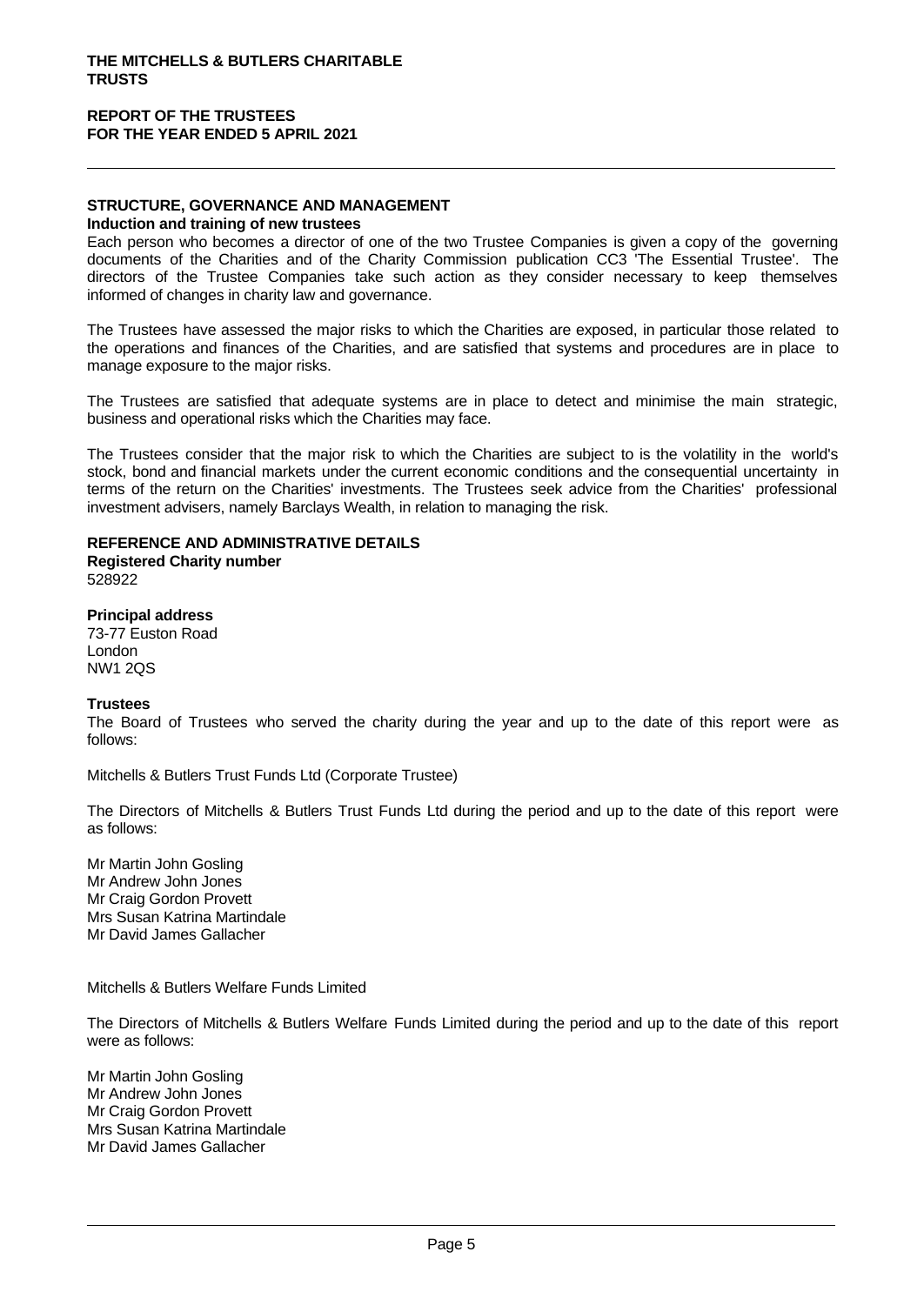# **REPORT OF THE TRUSTEES** FOR THE YEAR ENDED 5 APRIL 2021

# REFERENCE AND ADMINISTRATIVE DETAILS

**Independent Examiner** Jeremy Kitson FCA Prime **Chartered Accountants** Corner Oak 1 Homer Road Solihull **B91 3QG** 

#### **Investment Managers**

**Barclays Wealth** Barclays Bank plc. One Colmore Square Birmingham **B4 6ES** 

#### **Bankers**

Barclays Bank plc. 351/359 Soho Road Birmingham **B219SE** 

#### **WEBSITE**

The Trustees have established a website which sets out the objectives of the three trusts and the individuals and institutions eligible under each. The website address is www.mbtrusts.org.uk.

Approved by order of the board of trustees on  $27(1)$  $22$ ................ and signed on its behalf by:

M Gosling - Trustee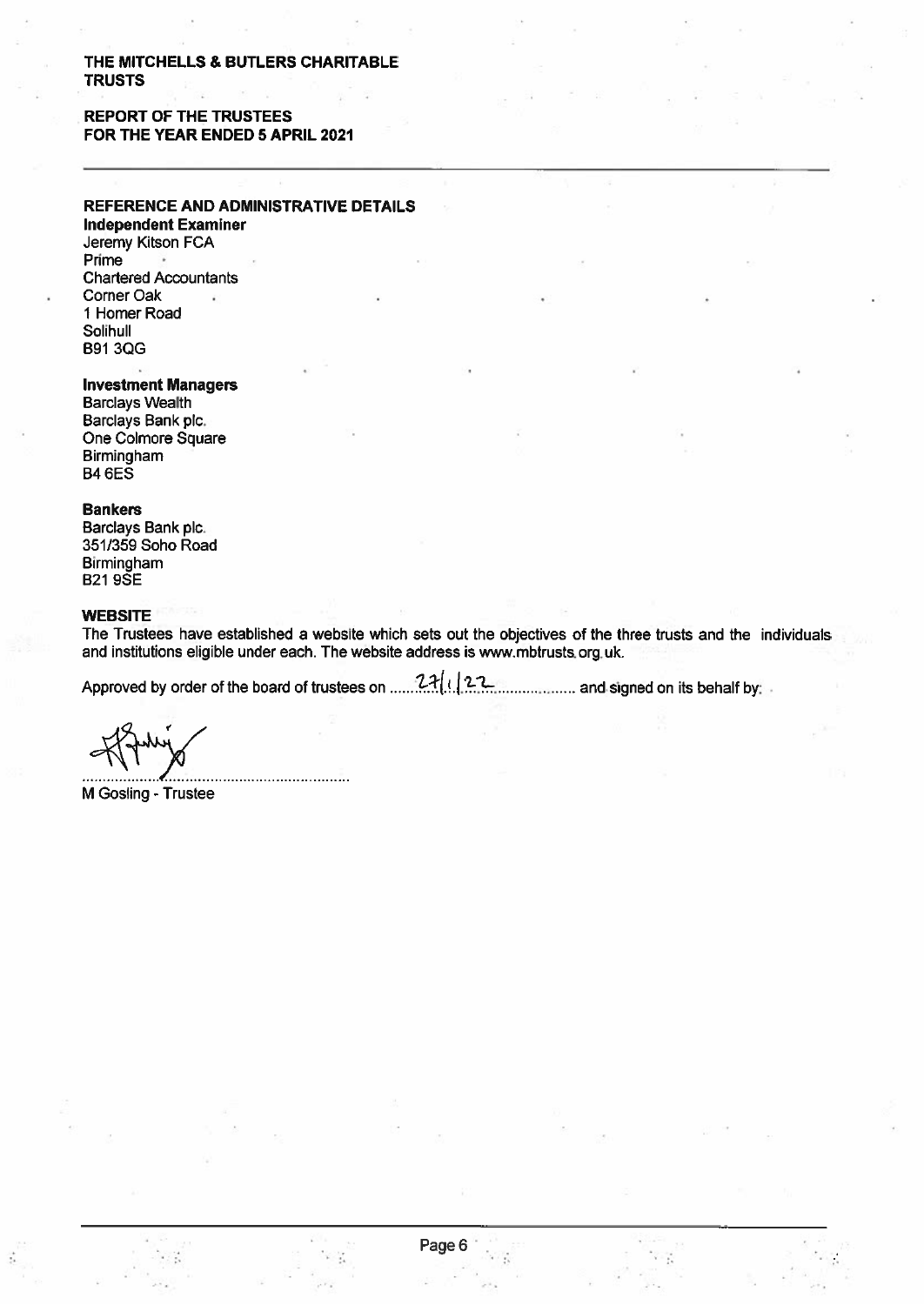#### **Independent examiner's report to the trustees of The Mitchells & Butlers Charitable Trusts**

INDEPENDENT EXAMINER'S REPORT TO THE TRUSTEES OF<br>THE MITCHELLS & BUTLERS CHARITABLE<br>INTUSTS<br>Interport to the charity trustees on my examination of the accounts of The Mitchells & Butlers Charitable Trusts<br>(the Trust) for t (the Trust) for the year ended 5 April 2021. INDEPENDENT EXAMINER'S REPORT TO THE TRUSTEES OF<br>THE MITCHELLS & BUTLERS CHARITABLE<br>TRUSTS<br>Independent examiner's report to the trustees of The Mitchells & Butlers Charitable Trusts<br>I report to the charity trustees on my e

**Responsibilities and basis of report**<br>As the charity trustees of the Trust you are responsible for the preparation of the accounts in accordance with the requirements of the Charities Act 2011 ('the Act').

IRE MITCHELLS & BUTLEKS CHARTIABLE<br>
IROSTS<br>
Independent examiner's report to the trustees of The Mitchells & Butlers Charitable Trusts<br>
I report to the charity trustees on my examination of the accounts of The Mitchells & **Independent examiner's report to the trustees of The Mitchells & Butlers Charitable Trusts<br>I report to the charity trustees on my examination of the accounts of The Mitchells & Butlers Charitable Trusts<br>(the Trust) for th** section 145(5)(b) of the Act. Intependent examiner's report to the rustess or ine microleus & butters Charitable Trusts<br>
(the Trust) for the year ended 5 April 2021.<br> **Responsibilities and basis of report**<br>
As the charity trustees of the Trust you are **Responsibilities and basis of report**<br>
As the charity trustees of the Trust you are responsible for the preparation of the accounts in accordance with<br>
the requirements of the Charities Act 2011 ('the Act').<br>
I report in

Independent examiner's statement<br>I have completed my examination. I confirm that no material matters have come to my attention in connection with the examination giving me cause to believe that in any material respect:

- 
- 
- **Example 12.** The accounts of report<br>
As the charity trustees of the Trust you are responsible for the prep<br>
the requirements of the Charities Act 2011 ('the Act').<br>
I report in respect of my examination of the Trust's acc As the charge of the Irust you are responsible for the preparation of the accounts in accordance with<br>the requirements of the Charities Act 2011 ('the Act').<br>It report in respect of my examination I have followed all appli urements of the Charities Act 2011 (the Act).<br>
in respect of my examination of the Trust's accounts carried out under section 145 of the Act and in<br>
gout my examination I have followed all applicable Directions given by th t in respect of my examination of the Trust's accounts carried out under section 145 of the Act and in<br>g out my examination I have followed all applicable Directions given by the Charity Commission under<br>145(5)(b) of the A examination. section 145(5)(b) of the Act.<br> **Independent examiner's statement**<br>
I have completed my examination. I confirm that no material matters have come to my attention in connection<br>
with the examination giving me cause to believ Independent examiner's statement<br>
I have completed my examination. I confirm that no material matters have come to my attention in connection<br>
with the examination giving me cause to believe that in any material respect:<br>

reached.

Jeremy Kitson FCA Prime Chartered Accountants Corner Oak 1 Homer Road **Solihull** B91 3QG

Date: ............................................. 02/02/2022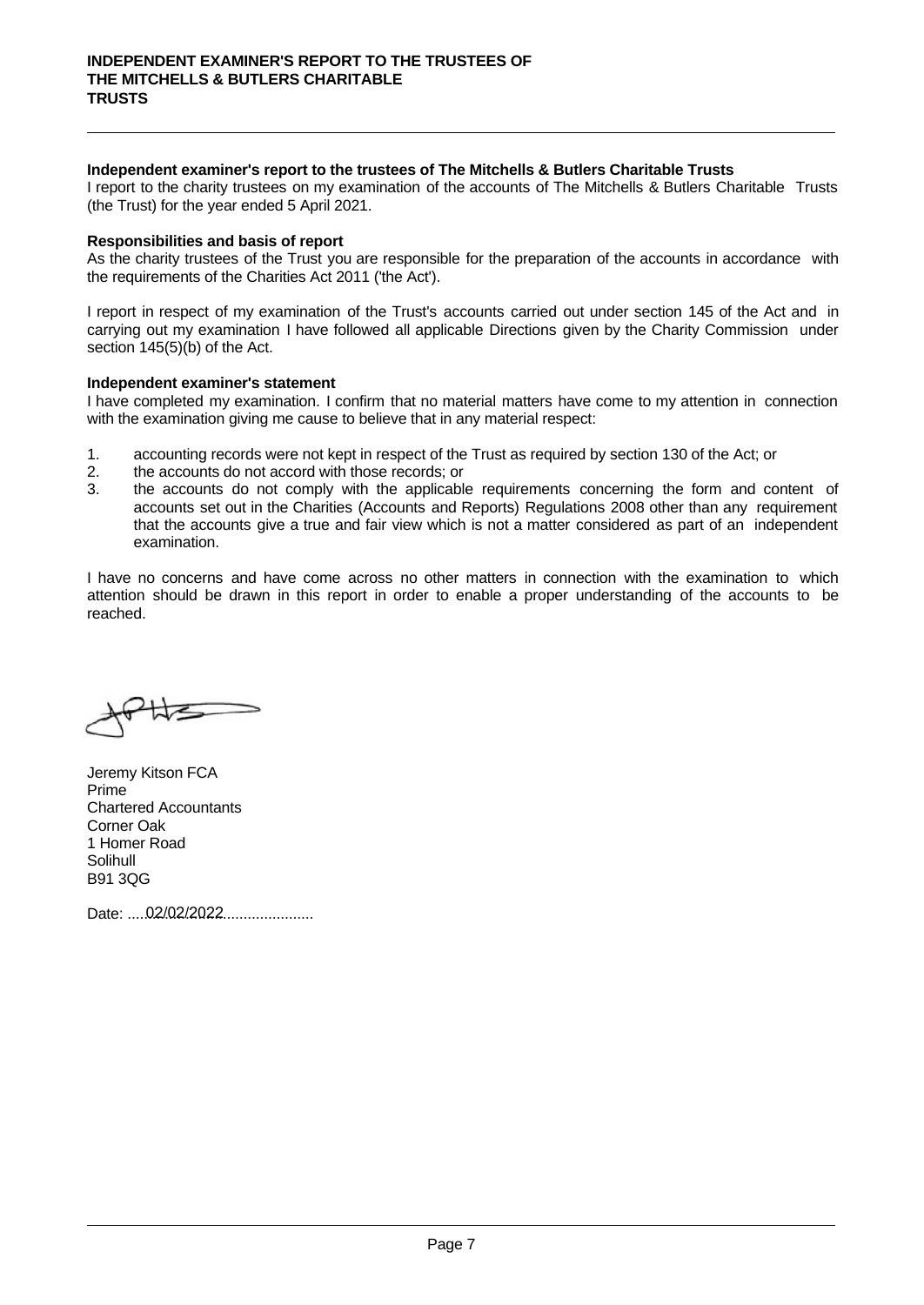### **STATEMENT OF FINANCIAL ACTIVITIES FOR THE YEAR ENDED 5 APRIL 2021**

|                                                                                        | <b>Notes</b>   | Unrestricted<br>funds<br>£ | Restricted<br>funds<br>£ | Endowment<br>funds<br>£ | 2021<br><b>Total</b><br>funds<br>£ | 2020<br>Total<br>funds<br>£ |  |
|----------------------------------------------------------------------------------------|----------------|----------------------------|--------------------------|-------------------------|------------------------------------|-----------------------------|--|
| <b>INCOME AND</b><br><b>ENDOWMENTS FROM</b>                                            |                |                            |                          |                         |                                    |                             |  |
| Investment income                                                                      | $\overline{c}$ | 4,503                      | 95,478                   |                         | 99,981                             | 125,251                     |  |
| <b>EXPENDITURE ON</b><br>Raising funds                                                 |                | 802                        |                          | 17,929                  | 18,731                             | 18,735                      |  |
| <b>Charitable activities</b><br>Grants payable<br><b>Support Costs</b>                 |                | 3,541                      | 62,141                   |                         | 62,141<br>3,541                    | 159,199<br>3,993            |  |
| <b>Total</b>                                                                           |                | 4,343                      | 62,141                   | 17,929                  | 84,413                             | 181,927                     |  |
| Net gains on investments                                                               |                | 4,687                      |                          | 104,822                 | 109,509                            | 91,590                      |  |
| <b>NET INCOME</b>                                                                      |                | 4,847                      | 33,337                   | 86,893                  | 125,077                            | 34,914                      |  |
| <b>Transfers between funds</b>                                                         | 10             | (61, 955)                  | (33, 337)                | 95,292                  |                                    |                             |  |
| Other recognised<br>gains/(losses)<br>Gains/(losses) on revaluation<br>of fixed assets |                | 28,679                     |                          | 641,391                 | 670,070                            | (621, 301)                  |  |
| Net movement in funds                                                                  |                | (28, 429)                  |                          | 823,576                 | 795,147                            | (586, 387)                  |  |
| <b>RECONCILIATION OF</b><br><b>FUNDS</b>                                               |                |                            |                          |                         |                                    |                             |  |
| <b>Total funds brought</b><br>forward                                                  |                | 471,671                    | $\blacksquare$           | 3,018,644               | 3,490,315                          | 4,076,702                   |  |
| <b>TOTAL FUNDS CARRIED</b><br><b>FORWARD</b>                                           |                | 443,242                    |                          | 3,842,220               | 4,285,462                          | 3,490,315                   |  |
|                                                                                        |                |                            |                          |                         |                                    |                             |  |

The notes form part of these financial statements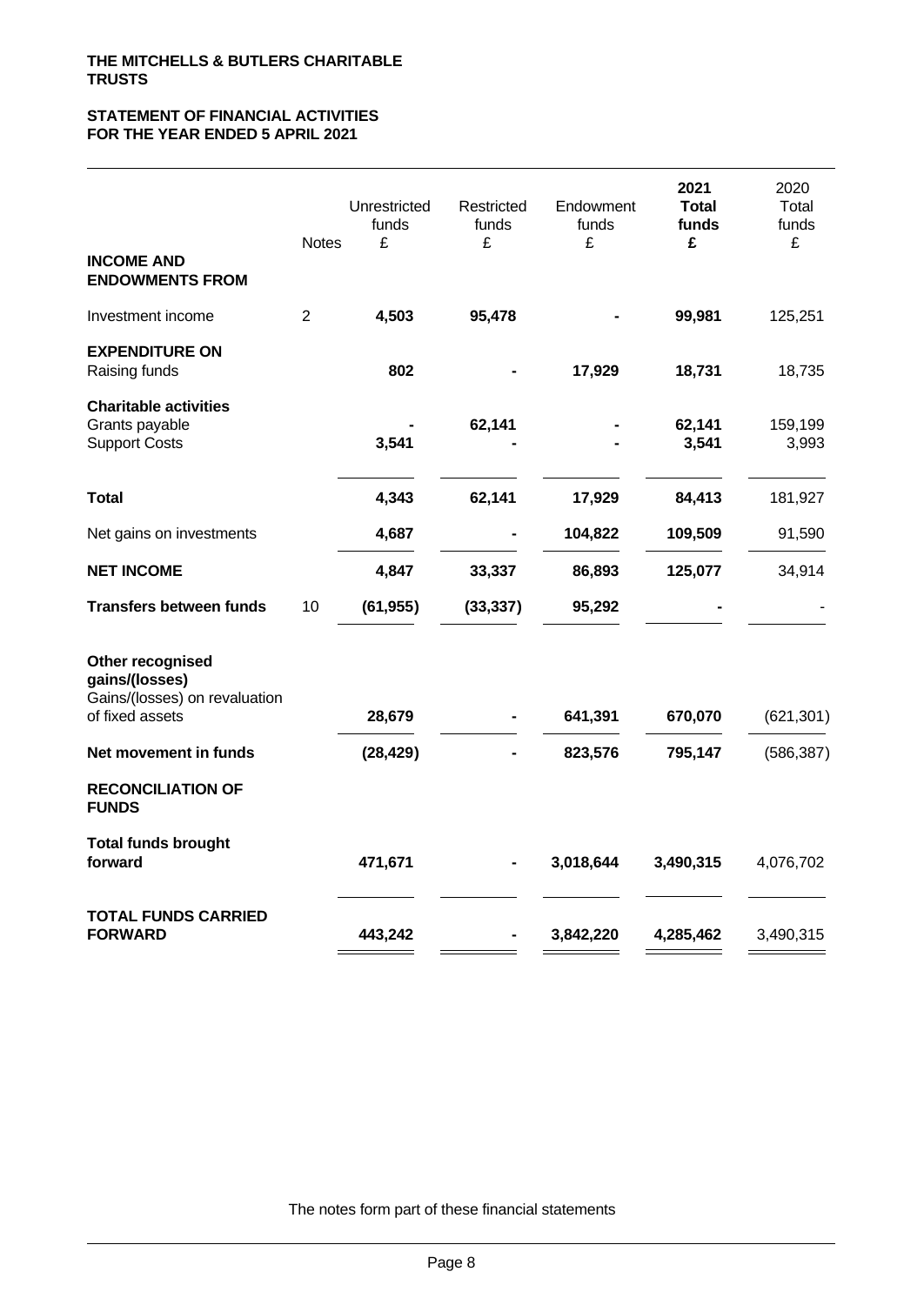#### **BALANCE SHEET 5 APRIL 2021**

|                                                |                 |                       |                     |                    | 2021                  | 2020           |
|------------------------------------------------|-----------------|-----------------------|---------------------|--------------------|-----------------------|----------------|
|                                                |                 | Unrestricted<br>funds | Restricted<br>funds | Endowment<br>funds | <b>Total</b><br>funds | Total<br>funds |
|                                                | <b>Notes</b>    | £                     | £                   | £                  | £                     | £              |
| <b>FIXED ASSETS</b>                            |                 |                       |                     |                    |                       |                |
| Investments                                    | 7               | 166,896               |                     | 3,732,553          | 3,899,449             | 3,112,943      |
| <b>CURRENT ASSETS</b>                          |                 |                       |                     |                    |                       |                |
| <b>Investments</b>                             | 8               | 9,958                 |                     | 114,260            | 124,218               | 49,569         |
| Cash at bank                                   |                 | 272,953               | 34,291              |                    | 307,244               | 338,201        |
|                                                |                 |                       |                     |                    |                       |                |
|                                                |                 | 282,911               | 34,291              | 114,260            | 431,462               | 387,770        |
| <b>CREDITORS</b><br>Amounts falling due within |                 |                       |                     |                    |                       |                |
| one year                                       | 9               | (6, 565)              | (34, 291)           | (4, 593)           | (45, 449)             | (10, 398)      |
|                                                |                 |                       |                     |                    |                       |                |
|                                                |                 |                       |                     |                    |                       |                |
| <b>NET CURRENT ASSETS</b>                      |                 | 276,346               |                     | 109,667            | 386,013               | 377,372        |
|                                                |                 |                       |                     |                    |                       |                |
| <b>TOTAL ASSETS LESS</b>                       |                 |                       |                     |                    |                       |                |
| <b>CURRENT LIABILITIES</b>                     |                 | 443,242               |                     | 3,842,220          | 4,285,462             | 3,490,315      |
|                                                |                 |                       |                     |                    |                       |                |
|                                                |                 |                       |                     |                    |                       |                |
| <b>NET ASSETS</b>                              |                 | 443,242               |                     | 3,842,220          | 4,285,462             | 3,490,315      |
| <b>FUNDS</b>                                   | 10 <sub>1</sub> |                       |                     |                    |                       |                |
| Unrestricted funds                             |                 |                       |                     |                    | 443,242               | 471,671        |
| <b>Endowment funds</b>                         |                 |                       |                     |                    | 3,842,220             | 3,018,644      |
|                                                |                 |                       |                     |                    |                       |                |
| <b>TOTAL FUNDS</b>                             |                 |                       |                     |                    | 4,285,462             | 3,490,315      |
|                                                |                 |                       |                     |                    |                       |                |

The financial, statements were approved by the Board of Trustees and authorised for issue on  $271/22$ 

A Jones - Trustee

............................. M Gosling - Trustee

 $\sim$   $\sim$ 

The notes form part of these financial statements

外装

 $\sim 2$ 

 $2.1\%$ 

 $\mathcal{L}_{\text{c}}$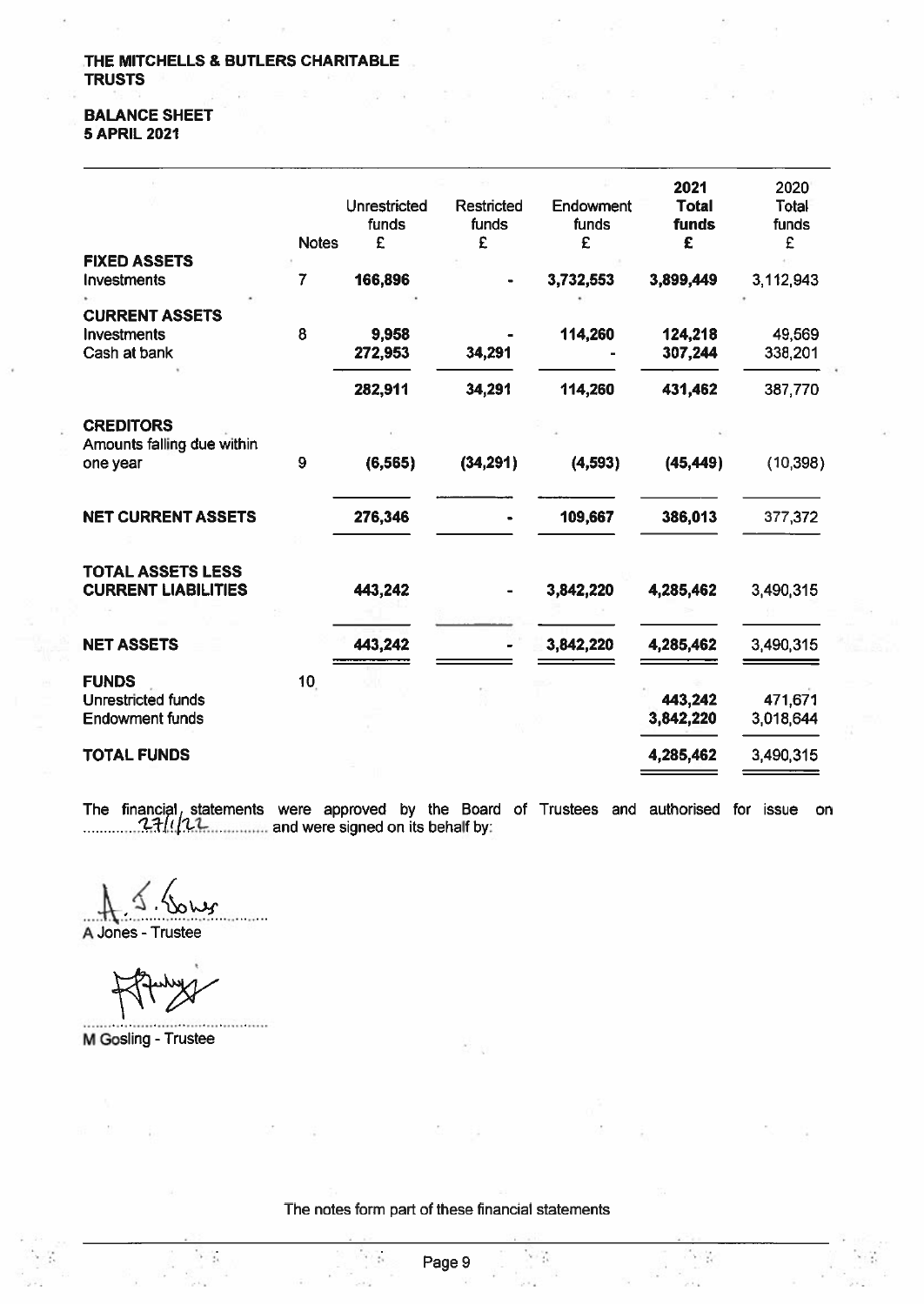#### **NOTES TO THE FINANCIAL STATEMENTS FOR THE YEAR ENDED 5 APRIL 2021**

#### **1. ACCOUNTING POLICIES**

#### **Basis of preparing the financial statements**

The financial statements of the charity, which is a public benefit entity under FRS 102, have been prepared in accordance with the Charities SORP (FRS 102) 'Accounting and Reporting by Charities: Statement of Recommended Practice applicable to charities preparing their accounts in accordance with the Financial Reporting Standard applicable in the UK and Republic of Ireland (FRS 102) (effective 1 January 2019)', Financial Reporting Standard 102 'The Financial Reporting Standard applicable in the UK and Republic of Ireland' and the Charities Act 2011. The financial statements have been prepared under the historical cost convention, with the exception of investments which are included at market value, as modified by the revaluation of certain assets.

The Sir William Waters Butler Welfare Fund, Henry Mitchell Memorial Scholarship Fund and The Sir John Edwin and Arthur Mitchell Fund are three separate charities with similar objects and interlinked transactions. In accordance with the Charity Commission scheme dated 7 April 2008 the financial transactions of each charity are presented in one set of financial statements.

Where appropriate in the notes to the financial statements the following abbreviations have been adopted.

 Sir William Waters Butler Welfare Fund - Welfare Fund The Henry Mitchell Memorial Scholarship Fund - Scholarship Fund The Sir John Edwin and Arthur Mitchell Fund - Mitchell Fund Mitchells & Butlers Trusts Common Investment Fund - Common Investment Fund

The significant accounting policies applied in the preparation of these financial statements are set out below. These policies have been consistently applied to all years presented unless otherwise stated.

#### **Statutory information**

The Mitchells & Butlers Charitable Trust is an unincorporated charity, registered in England and Wales. The charity's registered number and registered office address can be found on page 5.

The presentation currency of the financial statements is the Pound Sterling  $(E)$ .

#### **Financial reporting standard 102 - reduced disclosure exemptions**

The charity has taken advantage of the following disclosure exemptions in preparing these financial statements, as permitted by FRS 102 'The Financial Reporting Standard applicable in the UK and Republic of Ireland:

the requirements of Section 7 Statement of Cash Flows.

#### **Income**

All income is recognised in the Statement of Financial Activities once the charity has entitlement to the funds, it is probable that the income will be received and the amount can be measured reliably.

#### **Expenditure**

Liabilities are recognised as expenditure as soon as there is a legal or constructive obligation committing the charity to that expenditure, it is probable that a transfer of economic benefits will be required in settlement and the amount of the obligation can be measured reliably. Expenditure is accounted for on an accruals basis and has been classified under headings that aggregate all cost related to the category. Where costs cannot be directly attributed to particular headings they have been allocated to activities on a basis consistent with the use of resources.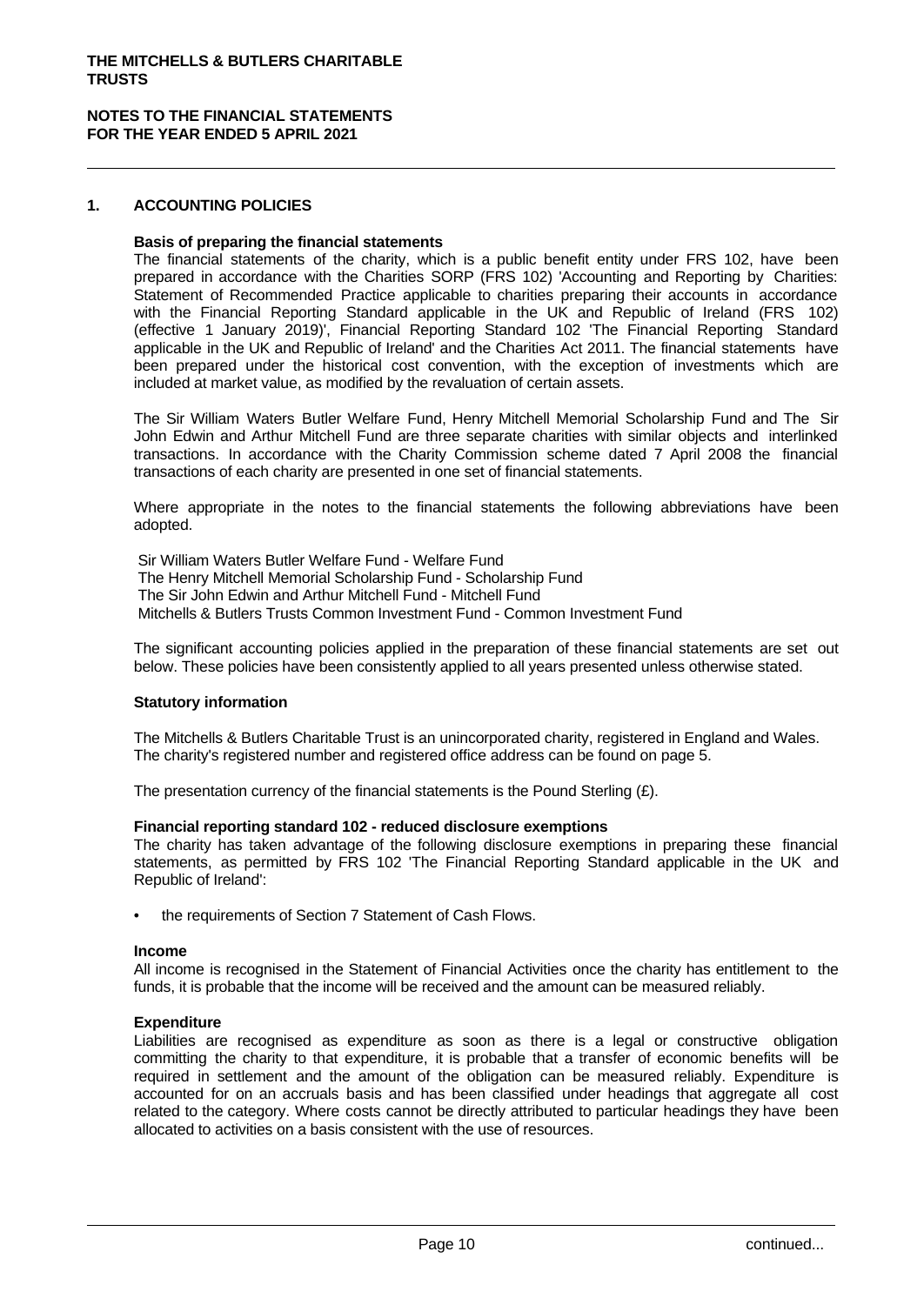#### **NOTES TO THE FINANCIAL STATEMENTS - continued FOR THE YEAR ENDED 5 APRIL 2021**

#### **1. ACCOUNTING POLICIES - continued**

#### **Expenditure**

Grants payable are charged in the year when the offer is made except in those cases where the offer is conditional, such grants being recognised as expenditure when the conditions attaching are fulfilled. Grants offered subject to conditions which have not been met at the year end are noted as a commitment, but not accrued as expenditure.

#### **Taxation**

The charity is exempt from tax on its charitable activities.

# **Fund accounting**

# **General funds**

General funds are unrestricted funds which are available for use at the discretion of the Trustees in furtherance of the general objectives of the charity and which have not been designated for other purposes.

#### **Restricted funds**

Restricted funds are funds which are to be used in accordance with specific restrictions imposed by donors which have been raised by the charity for particular purposes. The cost of raising and administering such funds are charged against the specific fund. The aim and use of each restricted fund is set out in the notes to the financial statements.

Investment income, gains and losses are allocated to the appropriate fund.

#### **Endowment funds**

Endowment funds represent grants, donations and legacies received where income may be used for general purposes but the capital must be retained.

#### **Realised gains and losses**

All gains and losses are taken to the Statement of Financial Activities as they arise.

Realised gains and losses on investments are calculated as the difference between sales proceeds and their opening carrying value or their purchase value if acquired subsequent to the first day of the financial year.

Unrealised gains and losses are calculated as the difference between the fair value at the year end and their carrying value.

Investments are stated at market value as at the balance sheet date. The statement of financial activities includes the net gains and losses arising on the revaluation and disposals throughout the year.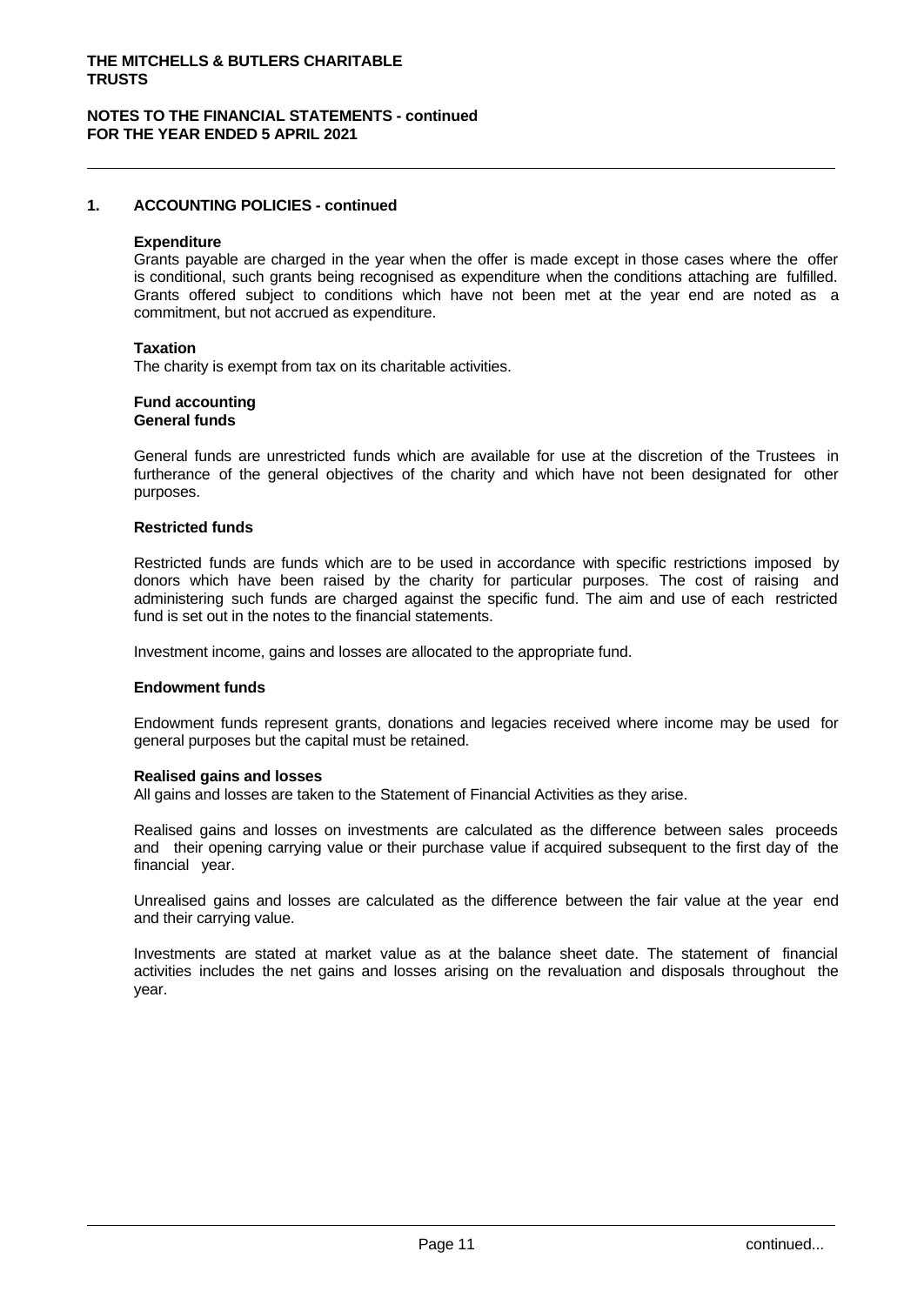# **2. INVESTMENT INCOME**

| Interest received<br>Dividend income      | Unrestricted<br>funds<br>£<br>1,365<br>3,138<br>4,503 | Restricted<br>funds<br>£<br>25,341<br>70,137<br>95,478 | Endowment<br>funds<br>£ | 2021<br><b>Total</b><br>funds<br>£<br>26,706<br>73,275<br>99,981 | 2020<br>Total<br>funds<br>£<br>20,442<br>104,809<br>125,251 |
|-------------------------------------------|-------------------------------------------------------|--------------------------------------------------------|-------------------------|------------------------------------------------------------------|-------------------------------------------------------------|
| <b>GRANTS PAYABLE</b>                     |                                                       |                                                        |                         | 2021                                                             | 2020                                                        |
| Grants payable                            |                                                       |                                                        |                         | £<br>62,141                                                      | £<br>159,199                                                |
| <b>Grants Payable - Institutions</b>      |                                                       |                                                        |                         | 2021                                                             | 2020                                                        |
|                                           |                                                       |                                                        |                         | <b>Total</b><br>£                                                | Total<br>£                                                  |
| The Welfare Fund<br>The Scholarship Fund  |                                                       |                                                        |                         | 13,750                                                           | 47,500                                                      |
| The Mitchell Fund                         |                                                       |                                                        |                         | 34,291                                                           | 90,349                                                      |
|                                           |                                                       |                                                        |                         | 48,041                                                           | 137,849                                                     |
| <b>Grants Payable - Individuals</b>       |                                                       |                                                        |                         |                                                                  |                                                             |
|                                           |                                                       | 2021                                                   | 2021                    | 2020                                                             | 2020                                                        |
|                                           |                                                       | <b>Total</b><br><b>Number</b>                          | <b>Total</b><br>£       | Total<br>Number                                                  | Total<br>£                                                  |
| The Welfare Fund                          |                                                       | 21                                                     | 13,700                  | 34                                                               | 16,850                                                      |
| The Scholarship Fund<br>The Mitchell Fund |                                                       | 4                                                      | 400                     | 45                                                               | 4,500                                                       |
|                                           |                                                       | 25                                                     | 14,100                  | 79                                                               | 21,350                                                      |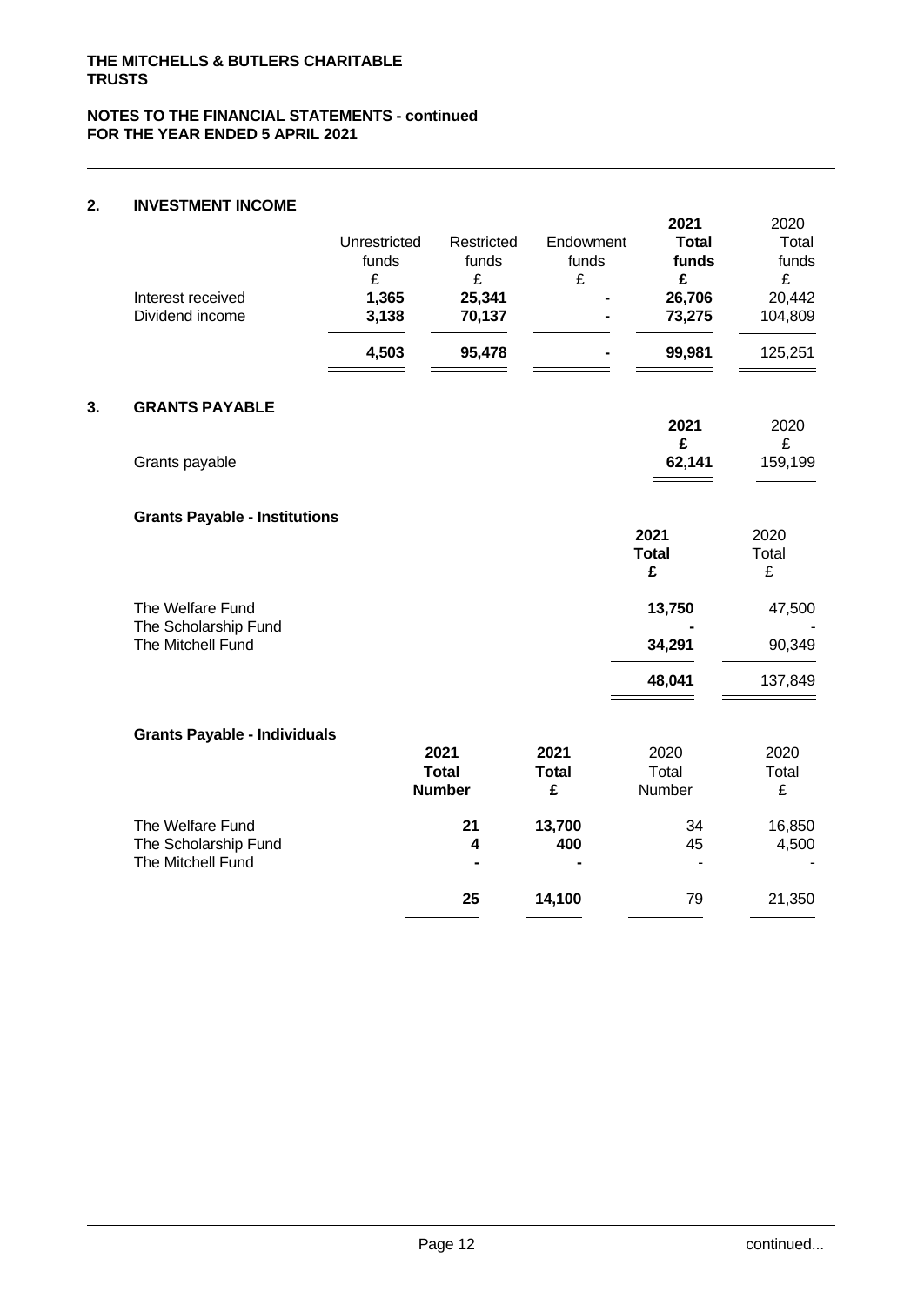# **4. SUPPORT COSTS**

|                                                       |         | Governance<br>costs<br>£ |
|-------------------------------------------------------|---------|--------------------------|
| <b>Support Costs</b>                                  |         | 3,541                    |
| Support costs, included in the above, are as follows: |         |                          |
|                                                       | 2021    | 2020                     |
|                                                       | Support | Total                    |
|                                                       | Costs   | activities               |
|                                                       | £       | £                        |
| Legal and professional fees                           | 40      | 40                       |
| Bank and other fees                                   |         | 26                       |
| Independent examination                               | 3,300   | 3,601                    |
| Investment fees                                       | 201     | 326                      |
|                                                       |         |                          |
|                                                       | 3,541   | 3,993                    |
|                                                       |         |                          |
|                                                       |         |                          |

# **5. TRUSTEES' REMUNERATION AND BENEFITS**

There were no trustees' remuneration or other benefits for the year ended 5 April 2021 nor for the year ended 5 April 2020.

#### **Trustees' expenses**

There were no trustees' expenses paid for the year ended 5 April 2021 nor for the year ended 5 April 2020.

# **6. COMPARATIVES FOR THE STATEMENT OF FINANCIAL ACTIVITIES**

| <b>INCOME AND ENDOWMENTS FROM</b><br>118,874<br>125,251<br>Investment income<br>6,377<br><b>EXPENDITURE ON</b><br>1,003<br>17,732<br>18,735<br>Raising funds<br><b>Charitable activities</b><br>159,199<br>159,199<br>Grants payable<br><b>Support Costs</b><br>3,993<br>3,993<br><b>Total</b><br>4,996<br>17,732<br>159,199<br>181,927<br>Net gains on investments<br>3,920<br>87,670<br>91,590<br><b>NET INCOME/(EXPENDITURE)</b><br>5,301<br>(40, 325)<br>69,938<br>34,914<br><b>Transfers between funds</b><br>(68, 899)<br>40,325<br>28,574 |  | Unrestricted<br>funds<br>£ | Restricted<br>funds<br>£ | Endowment<br>funds<br>£ | Total<br>funds<br>£ |
|--------------------------------------------------------------------------------------------------------------------------------------------------------------------------------------------------------------------------------------------------------------------------------------------------------------------------------------------------------------------------------------------------------------------------------------------------------------------------------------------------------------------------------------------------|--|----------------------------|--------------------------|-------------------------|---------------------|
|                                                                                                                                                                                                                                                                                                                                                                                                                                                                                                                                                  |  |                            |                          |                         |                     |
|                                                                                                                                                                                                                                                                                                                                                                                                                                                                                                                                                  |  |                            |                          |                         |                     |
|                                                                                                                                                                                                                                                                                                                                                                                                                                                                                                                                                  |  |                            |                          |                         |                     |
|                                                                                                                                                                                                                                                                                                                                                                                                                                                                                                                                                  |  |                            |                          |                         |                     |
|                                                                                                                                                                                                                                                                                                                                                                                                                                                                                                                                                  |  |                            |                          |                         |                     |
|                                                                                                                                                                                                                                                                                                                                                                                                                                                                                                                                                  |  |                            |                          |                         |                     |
|                                                                                                                                                                                                                                                                                                                                                                                                                                                                                                                                                  |  |                            |                          |                         |                     |
|                                                                                                                                                                                                                                                                                                                                                                                                                                                                                                                                                  |  |                            |                          |                         |                     |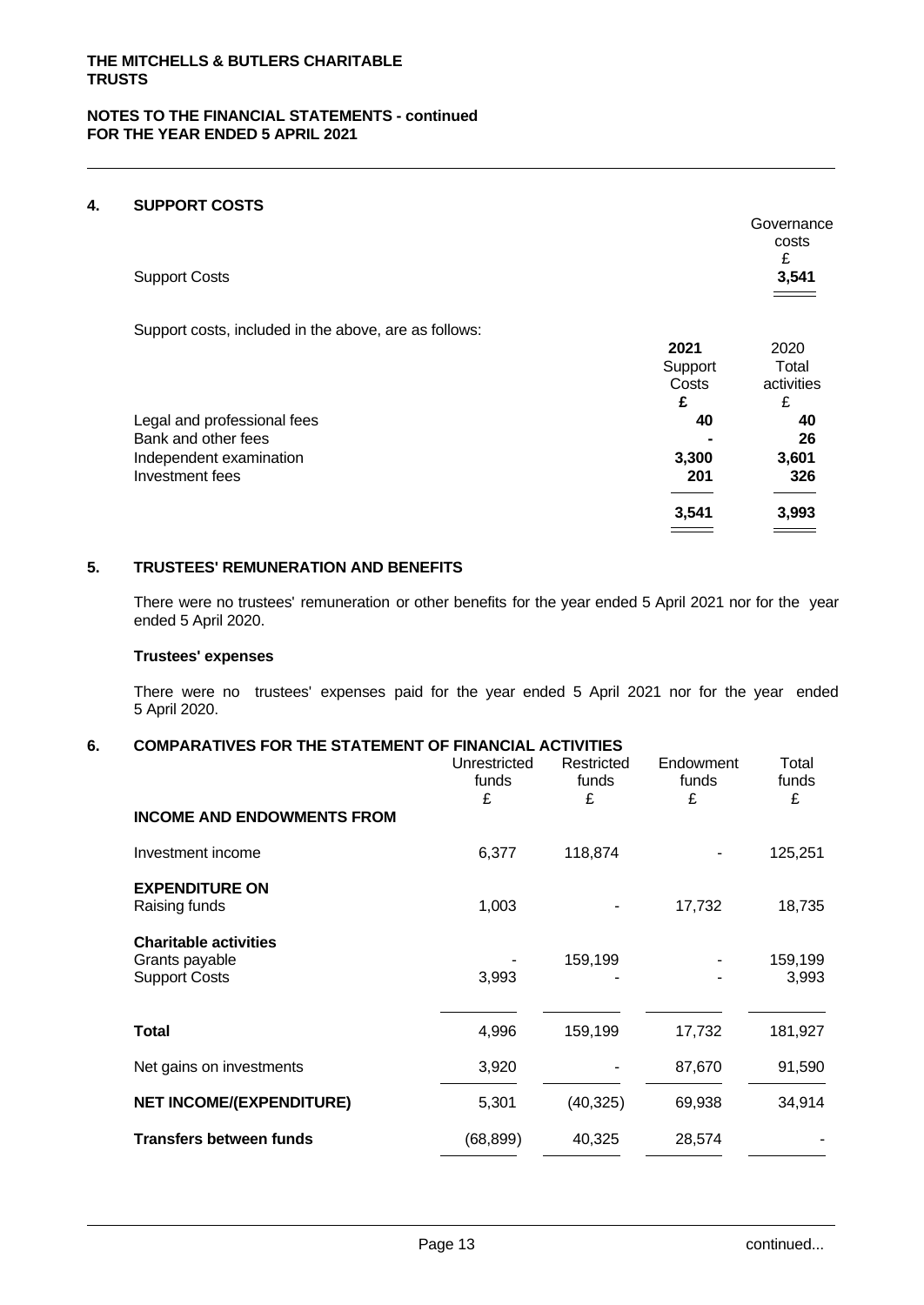#### **NOTES TO THE FINANCIAL STATEMENTS - continued FOR THE YEAR ENDED 5 APRIL 2021**

| 6.               | <b>COMPARATIVES FOR THE STATEMENT OF FINANCIAL ACTIVITIES - continued</b> | Unrestricted<br>funds<br>£ | Restricted<br>funds<br>£ | Endowment<br>funds<br>£ | Total<br>funds<br>£        |
|------------------|---------------------------------------------------------------------------|----------------------------|--------------------------|-------------------------|----------------------------|
|                  | Other recognised gains/(losses)<br>Gains/(losses) on revaluation of fixed |                            |                          |                         |                            |
|                  | assets                                                                    | (26, 592)                  | ٠                        | (594, 709)              | (621, 301)                 |
|                  | Net movement in funds                                                     | (90, 190)                  | $\overline{\phantom{a}}$ | (496, 197)              | (586, 387)                 |
|                  | <b>RECONCILIATION OF FUNDS</b>                                            |                            |                          |                         |                            |
|                  | <b>Total funds brought forward</b>                                        | 561,861                    | $\blacksquare$           | 3,514,841               | 4,076,702                  |
|                  | <b>TOTAL FUNDS CARRIED FORWARD</b>                                        | 471,671                    |                          | 3,018,644               | 3,490,315                  |
| $\overline{7}$ . | <b>FIXED ASSET INVESTMENTS</b>                                            |                            |                          |                         |                            |
|                  |                                                                           |                            |                          |                         | Listed<br>investments<br>£ |
|                  | <b>MARKET VALUE</b>                                                       |                            |                          |                         |                            |
|                  | At 6 April 2020<br><b>Additions</b>                                       |                            |                          |                         | 3,112,943<br>1,543,699     |
|                  | <b>Disposals</b>                                                          |                            |                          |                         | (1,536,773)                |
|                  | <b>Revaluations</b>                                                       |                            |                          |                         | 779,580                    |
|                  | At 5 April 2021                                                           |                            |                          |                         | 3,899,449                  |
|                  | <b>NET BOOK VALUE</b>                                                     |                            |                          |                         |                            |
|                  | At 5 April 2021                                                           |                            |                          |                         | 3,899,449                  |
|                  | At 5 April 2020                                                           |                            |                          |                         | 3,112,943                  |
|                  | There were no investment assets outside the UK.                           |                            |                          |                         |                            |
|                  | Cost or valuation at 5 April 2021 is represented by:                      |                            |                          |                         |                            |
|                  |                                                                           |                            |                          |                         | hatai I                    |

|                   | LISICU      |
|-------------------|-------------|
|                   | investments |
|                   | £           |
| Valuation in 2021 | 701,588     |
| Cost              | 3,197,861   |
|                   |             |
|                   | 3,899,449   |
|                   |             |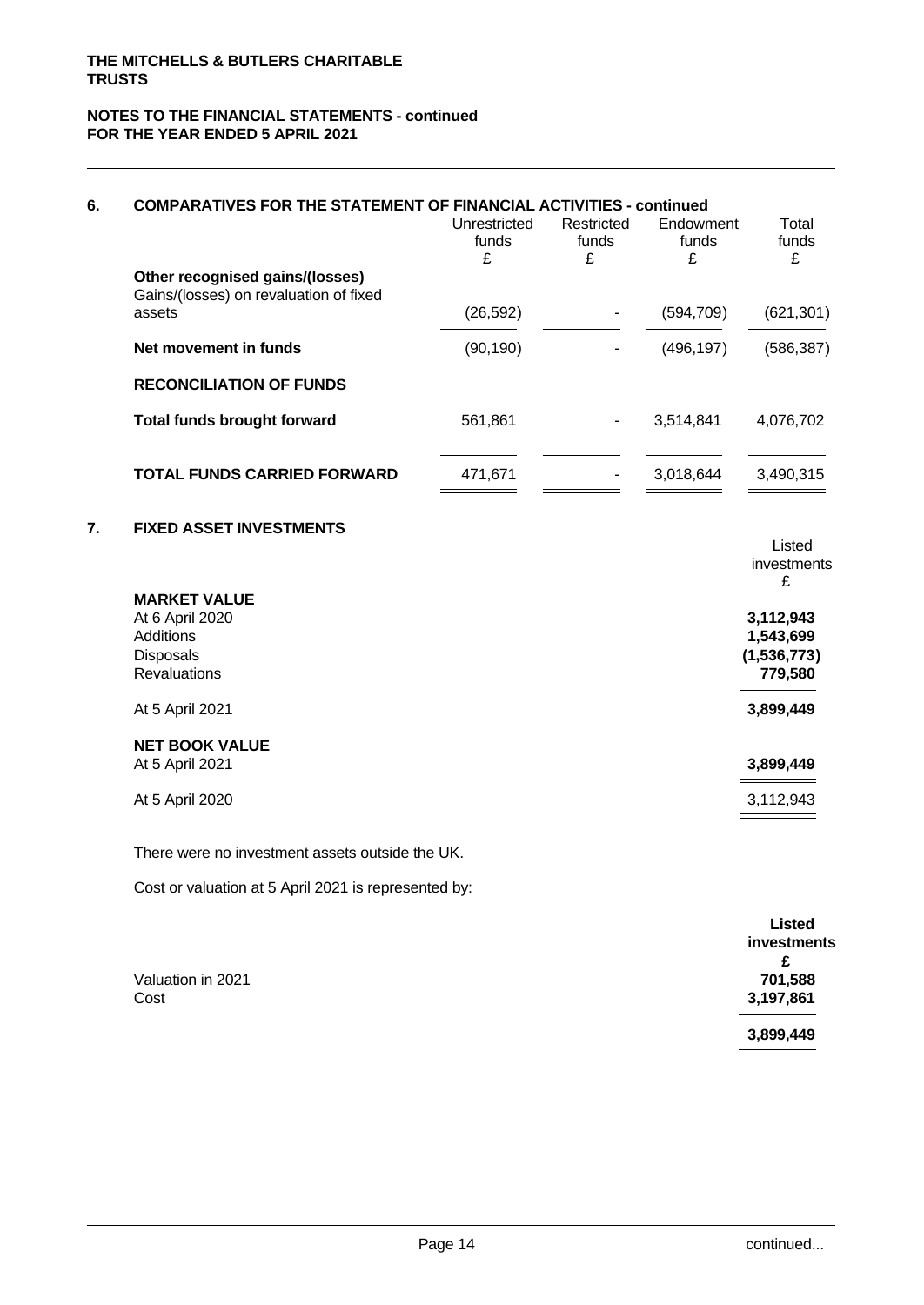# **7. FIXED ASSET INVESTMENTS - continued**

**Investments at market value comprise:**

|                    | <b>Market Value</b> |           | Cost      |           |  |
|--------------------|---------------------|-----------|-----------|-----------|--|
|                    | 2021                | 2020      | 2021      | 2020      |  |
|                    |                     |           |           |           |  |
| Listed investments | 3,899,449           | 3,112,943 | 3,197,861 | 3,081,424 |  |
|                    |                     |           |           |           |  |

#### **Material investments**

The Mitchells & Butlers Charitable Trusts have a material investment in Mitchells & Butlers Plc valued at £298,977 at the year end (2020: £121,537).

The fair value of listed investments is determined by reference to the quoted price for identical assets in an active market at the balance sheet date.

All investments are carried at their fair value. Investments in equities and fixed interest securities are all traded in quoted public markets, primarily the London Stock Exchange. Holdings in common investment funds, unit trusts and open-ended investment companies are at the bid price. The basis of fair value for quoted investments is equivalent to the market value, using the bid price. Asset sales and purchases are recognised at the date of trade at cost (that is their transaction value).

The main risk to the Charity from financial instruments lies in the combination of uncertain investment markets and volatility in yield. The Charity is reliant on dividend yield to finance its work. Liquidity risk is anticipated to be low as all assets are traded. The Charity's investments are mainly traded in markets with good liquidity and high trading volumes. The Charity has no material investment holdings in markets subject to exchange controls or trading restrictions.

The Charity manages these investment risks by retaining expert advisors and operating an investment policy that provides for a high degree of diversification of holdings within investment classes that are quoted on recognised stock exchanges. The Charity does not make use of derivatives and similar complex financial instruments as it takes the view that investments are held for their longer term yield total return and historic studies of quoted financial instruments have shown that volatility in any particular 5-year period will normally be corrected.

#### **8. CURRENT ASSET INVESTMENTS**

|       | 2021    | 2020   |
|-------|---------|--------|
|       | ∼       | ⌒<br>~ |
| Other | 124,218 | 49,569 |
|       |         |        |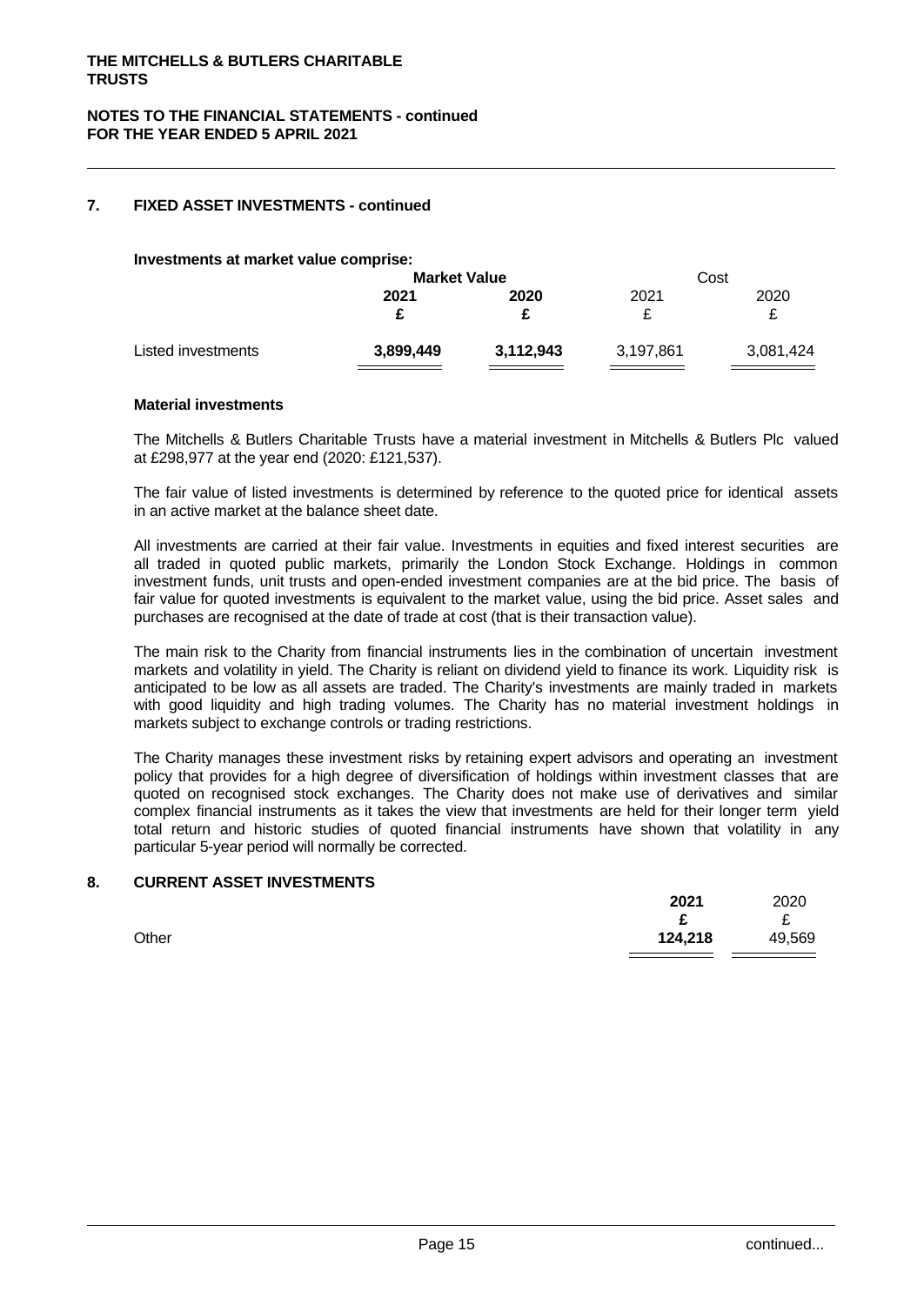| 9.  | <b>CREDITORS: AMOUNTS FALLING DUE WITHIN ONE YEAR</b> |           |            |                  |           |
|-----|-------------------------------------------------------|-----------|------------|------------------|-----------|
|     |                                                       |           |            | 2021             | 2020      |
|     |                                                       |           |            | £                | £         |
|     | Trade creditors                                       |           |            | 45,449           | 10,398    |
|     |                                                       |           |            |                  |           |
| 10. | <b>MOVEMENT IN FUNDS</b>                              |           |            |                  |           |
|     |                                                       |           | <b>Net</b> | <b>Transfers</b> |           |
|     |                                                       |           | movement   | between          | At        |
|     |                                                       | At 6.4.20 | in funds   | funds            | 5.4.21    |
|     |                                                       | £         | £          | £                | £         |
|     | <b>Unrestricted funds</b>                             |           |            |                  |           |
|     | <b>Mitchell Fund</b>                                  | 205,701   | 35,345     | (32, 781)        | 208,265   |
|     | <b>Welfare Fund</b>                                   | 110,172   | (1, 494)   | (25, 878)        | 82,800    |
|     | Scholarship Fund                                      | 155,798   | (325)      | (3,296)          | 152,177   |
|     |                                                       | 471,671   | 33,526     | (61, 955)        | 443,242   |
|     | <b>Restricted funds</b>                               |           |            |                  |           |
|     | <b>Mitchell Fund</b>                                  |           | 4,132      | (4, 132)         |           |
|     | <b>Welfare Fund</b>                                   |           | 17,037     | (17, 037)        |           |
|     | Scholarship Fund                                      |           | 12,168     | (12, 168)        |           |
|     |                                                       |           | 33,337     | (33, 337)        |           |
|     | <b>Endowment funds</b>                                |           |            |                  |           |
|     | <b>Mitchell Fund</b>                                  | 1,212,004 | 293,079    | 38,343           | 1,543,426 |
|     | <b>Welfare Fund</b>                                   | 1,408,671 | 339,338    | 44,405           | 1,792,414 |
|     | Scholarship Fund                                      | 397,969   | 95,867     | 12,544           | 506,380   |
|     |                                                       | 3,018,644 | 728,284    | 95,292           | 3,842,220 |
|     | <b>TOTAL FUNDS</b>                                    | 3,490,315 | 795,147    |                  | 4,285,462 |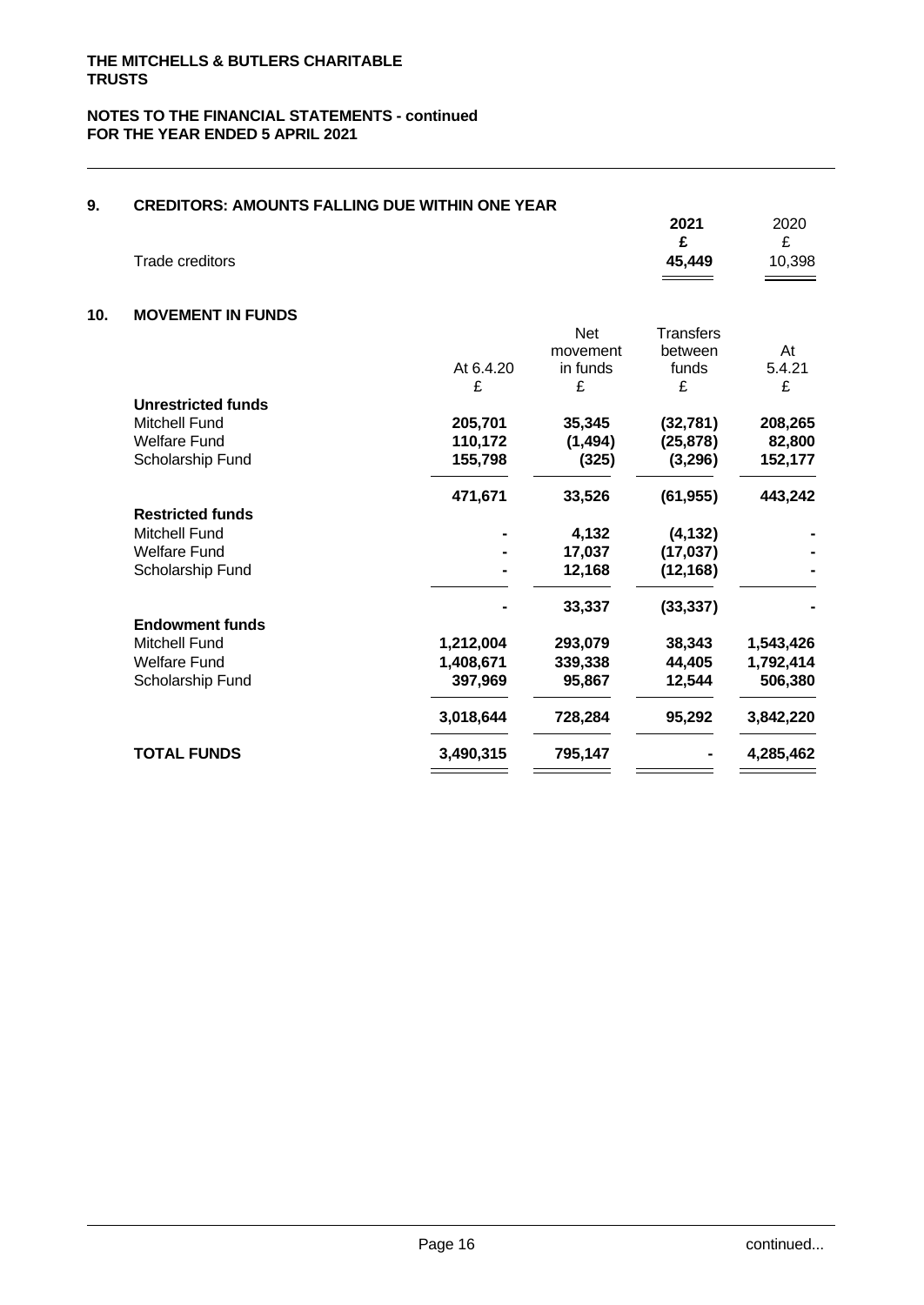# **10. MOVEMENT IN FUNDS - continued**

Net movement in funds, included in the above are as follows:

|                           | Incoming  | Resources | Gains and | Movement |  |
|---------------------------|-----------|-----------|-----------|----------|--|
|                           | resources | expended  | losses    | in funds |  |
|                           | £         | £         | £         | £        |  |
| <b>Unrestricted funds</b> |           |           |           |          |  |
| Mitchell Fund             | 4,296     | (2, 317)  | 33,366    | 35,345   |  |
| <b>Welfare Fund</b>       | 86        | (1,580)   |           | (1, 494) |  |
| Scholarship Fund          | 121       | (446)     |           | (325)    |  |
|                           | 4,503     | (4, 343)  | 33,366    | 33,526   |  |
| <b>Restricted funds</b>   |           |           |           |          |  |
| Mitchell Fund             | 38,423    | (34, 291) |           | 4,132    |  |
| <b>Welfare Fund</b>       | 44,487    | (27, 450) |           | 17,037   |  |
| Scholarship Fund          | 12,568    | (400)     |           | 12,168   |  |
|                           | 95,478    | (62, 141) |           | 33,337   |  |
| <b>Endowment funds</b>    |           |           |           |          |  |
| Mitchell Fund             |           | (7, 215)  | 300,294   | 293,079  |  |
| <b>Welfare Fund</b>       |           | (8, 354)  | 347,692   | 339,338  |  |
| Scholarship Fund          |           | (2,360)   | 98,227    | 95,867   |  |
|                           |           | (17, 929) | 746,213   | 728,284  |  |
| <b>TOTAL FUNDS</b>        | 99,981    | (84, 413) | 779,579   | 795,147  |  |
|                           |           |           |           |          |  |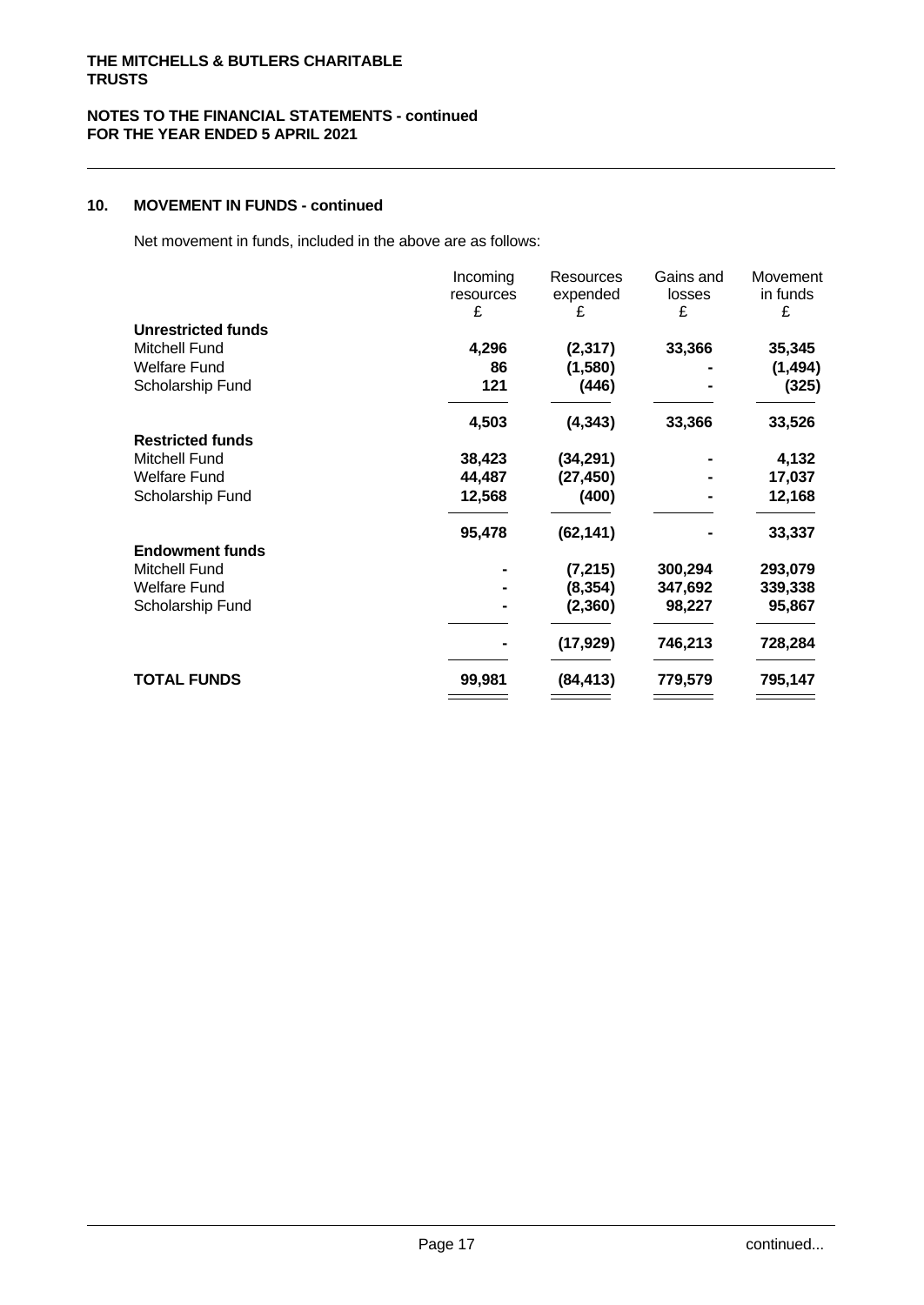# **10. MOVEMENT IN FUNDS - continued**

#### **Comparatives for movement in funds**

|                           |           | Net        | <b>Transfers</b> |           |  |
|---------------------------|-----------|------------|------------------|-----------|--|
|                           |           | movement   | between          | At        |  |
|                           | At 6.4.19 | in funds   | funds            | 5.4.20    |  |
|                           | £         | £          | £                | £         |  |
| <b>Unrestricted funds</b> |           |            |                  |           |  |
| <b>Mitchell Fund</b>      | 275,748   | (19, 777)  | (50, 270)        | 205,701   |  |
| <b>Welfare Fund</b>       | 134,182   | (1, 425)   | (22, 585)        | 110,172   |  |
| Scholarship Fund          | 151,931   | (89)       | 3,956            | 155,798   |  |
|                           | 561,861   | (21, 291)  | (68, 899)        | 471,671   |  |
| <b>Restricted funds</b>   |           |            |                  |           |  |
| <b>Mitchell Fund</b>      |           | (42, 511)  | 42,511           |           |  |
| <b>Welfare Fund</b>       |           | (8,962)    | 8,962            |           |  |
| Scholarship Fund          |           | 11,148     | (11, 148)        |           |  |
|                           |           | (40, 325)  | 40,325           |           |  |
| <b>Endowment funds</b>    |           |            |                  |           |  |
| Mitchell Fund             | 1,413,874 | (211,059)  | 9,189            | 1,212,004 |  |
| <b>Welfare Fund</b>       | 1,638,164 | (244, 607) | 15,114           | 1,408,671 |  |
| Scholarship Fund          | 462,803   | (69, 105)  | 4,271            | 397,969   |  |
|                           |           |            |                  |           |  |
|                           | 3,514,841 | (524, 771) | 28,574           | 3,018,644 |  |
| <b>TOTAL FUNDS</b>        | 4,076,702 | (586, 387) |                  | 3,490,315 |  |
|                           |           |            |                  |           |  |

Comparative net movement in funds, included in the above are as follows:

|                           | Incoming       | Resources  | Gains and   | Movement<br>in funds |  |
|---------------------------|----------------|------------|-------------|----------------------|--|
|                           | resources<br>£ | expended   | losses<br>£ |                      |  |
|                           |                | £          |             | £                    |  |
| <b>Unrestricted funds</b> |                |            |             |                      |  |
| Mitchell Fund             | 5,597          | (2,702)    | (22, 672)   | (19, 777)            |  |
| Welfare Fund              | 359            | (1,784)    |             | (1, 425)             |  |
| Scholarship Fund          | 421            | (510)      |             | (89)                 |  |
|                           |                |            |             |                      |  |
|                           | 6,377          | (4,996)    | (22, 672)   | (21, 291)            |  |
| <b>Restricted funds</b>   |                |            |             |                      |  |
| Mitchell Fund             | 47,838         | (90, 349)  |             | (42, 511)            |  |
| <b>Welfare Fund</b>       | 55,388         | (64, 350)  |             | (8,962)              |  |
| Scholarship Fund          | 15,648         | (4,500)    |             | 11,148               |  |
|                           |                |            |             |                      |  |
|                           | 118,874        | (159, 199) |             | (40, 325)            |  |
| <b>Endowment funds</b>    |                |            |             |                      |  |
| Mitchell Fund             |                | (7,015)    | (204, 044)  | (211,059)            |  |
| <b>Welfare Fund</b>       |                | (8,356)    | (236, 251)  | (244, 607)           |  |
| Scholarship Fund          |                | (2,361)    | (66, 744)   | (69, 105)            |  |
|                           |                |            |             |                      |  |
|                           |                | (17, 732)  | (507,039)   | (524, 771)           |  |
|                           |                |            |             |                      |  |
| <b>TOTAL FUNDS</b>        | 125,251        | (181, 927) | (529, 711)  | (586, 387)           |  |
|                           |                |            |             |                      |  |